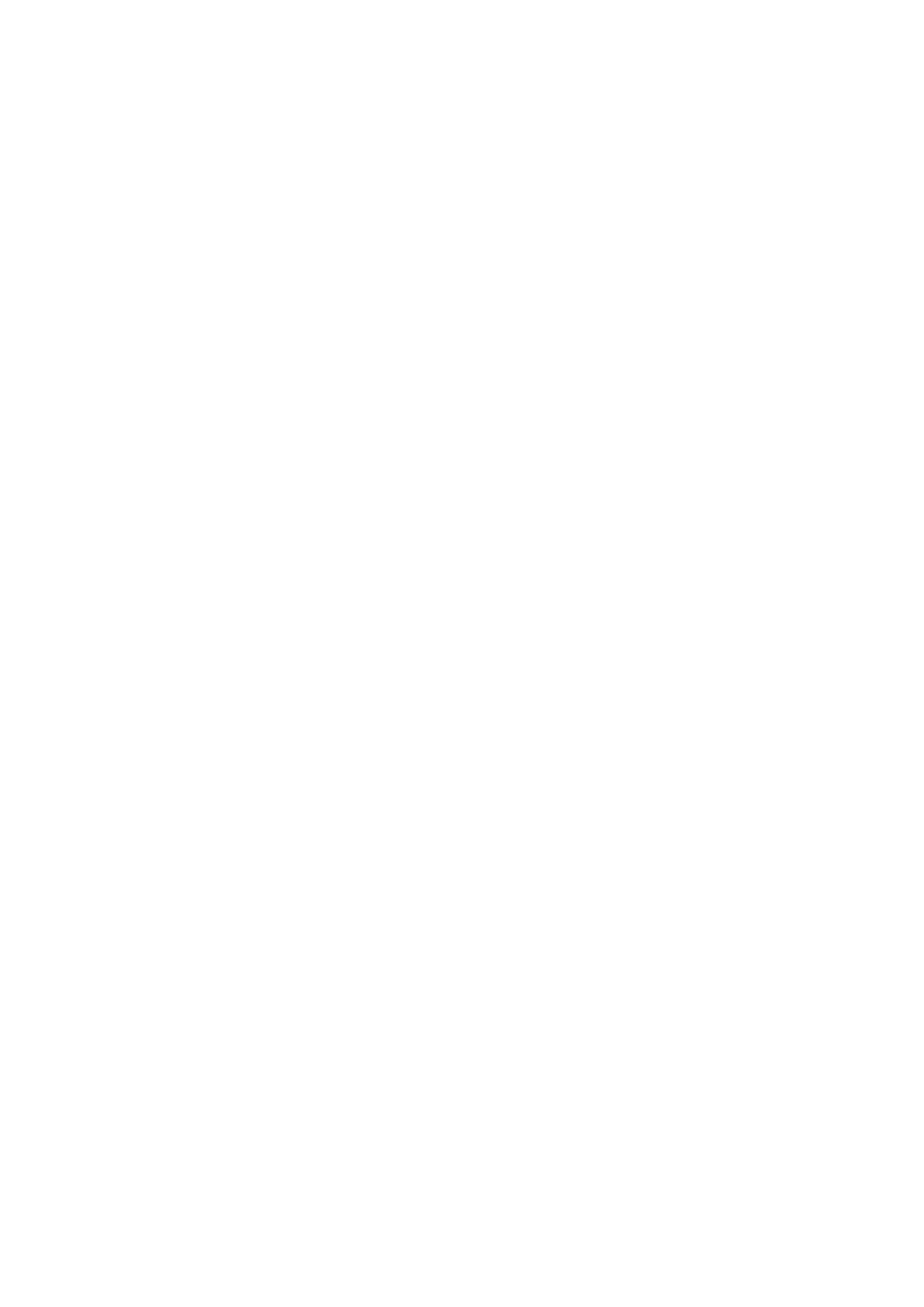# **ANNUAL REPORT ON DIRECTOR REMUNERATION OF LISTED COMPANIES**

### **A REMUNERATION POLICY OF THE COMPANY FOR THE CURRENT FINANCIAL YEAR**

A1.1. Explain the current director remuneration policy applicable to the year in progress. To the extent that it is relevant, certain information may be included in relation to the remuneration policy approved by the General Shareholders' Meeting, provided that these references are clear, specific and concrete.

> Such specific determinations for the current year as the board may have made in accordance with the contracts signed with the executive directors and with the remuneration policy approved by the General Shareholders' Meeting must be described, as regards directors' remuneration both in their capacity as such and for executive functions carried out.

In any case, the following aspects must be reported, as a minimum:

- a) Description of the procedures and company bodies involved in determining, approving and applying the remuneration policy and its terms and conditions.
- b) Indicate and, where applicable, explain whether comparable companies have been taken into account in order to establish the company's remuneration policy.
- c) Information on whether any external advisors took part in this process and, if so, their identity.
- d) Procedures set forth in the current remuneration policy for directors in order to apply temporary exceptions to the policy, conditions under which those exceptions can be used and components that may be subject to exceptions according to the policy.

Aena, S.M.E, S.A. (hereinafter "**Aena**" or the "**Company**"), is a listed State-owned company subject to the applicable public sector regulations, which prevail over private law regulations, given the mandatory and special nature of the public regulations, in accordance with the Report of the State Attorney's Office dated 15 February 2016.

The prevailing application of public regulation to Aena impacts issues as substantial for a listed company as the Remuneration Policy for Directors and executives, the acquisition of majority equity interests in other companies, hiring of personnel, etc.

Aena is therefore subject to the regulatory framework applicable to the remuneration model for senior managers and executives in public sector companies and also to provisions for remuneration for all employees in the corresponding General State Budget Acts.

Specifically, Aena is subject to:

a) In terms of remuneration for its senior managers and executives (and which also applies to its Chairman-Chief Executive Officer and Managing Director of Airports due to their performance of executive duties), to the regulation set forth in Royal Decree 451/2012, of 5 March, which regulates the system of remuneration for senior managers and executives in public sector companies, to the Order by the Ministry of Development of 30 March 2012, to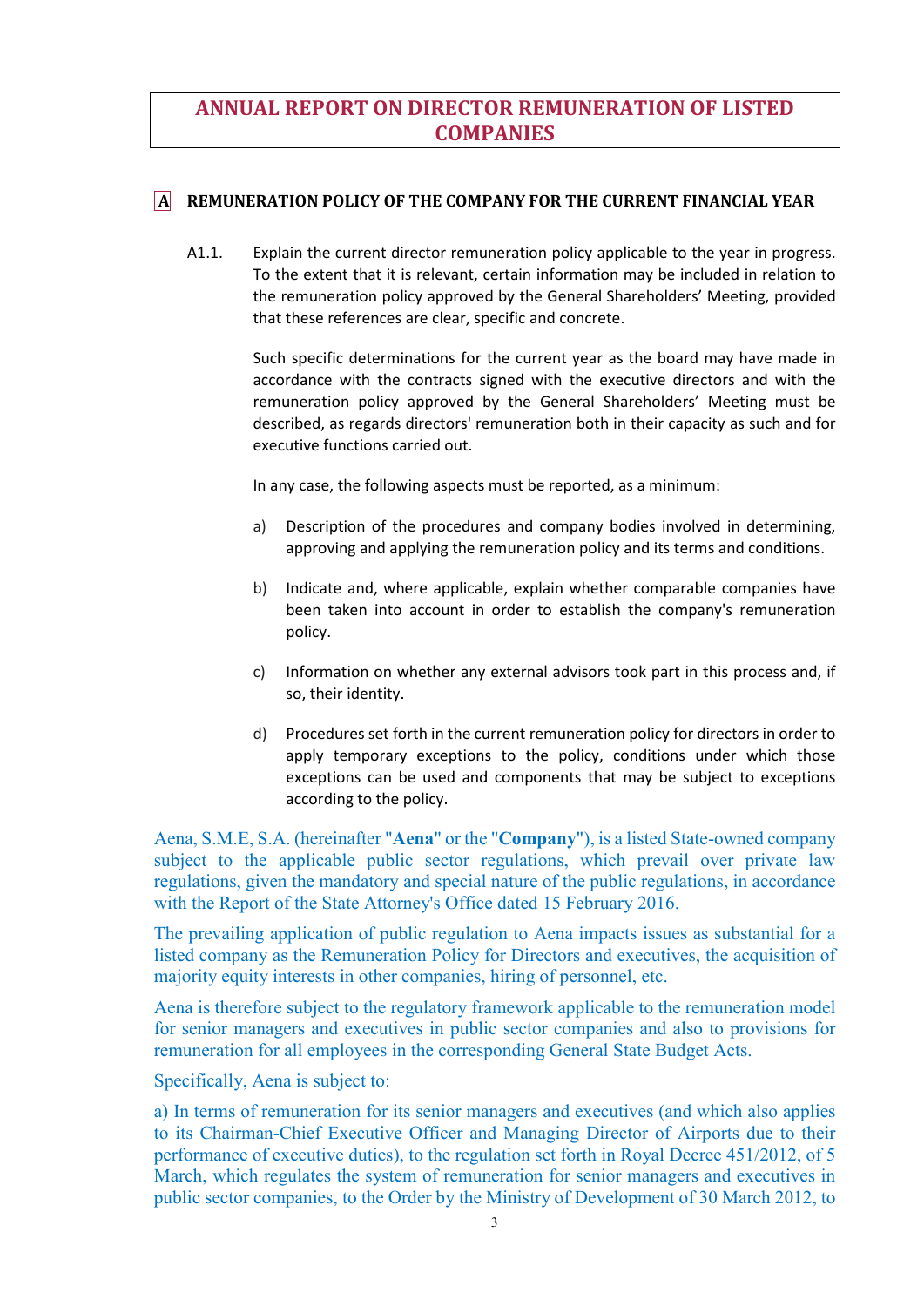the 8th additional provision of Royal Decree-Law 3/2012, of 10 February, on urgent measures for the reform of the labour market concerning the remuneration of senior managers and executives in the public sector; to the Royal Decree-Law 2/2020, of 21 January which approves urgent measures in terms of remuneration in the field of the public sector, to the precepts of the General State Budget Acts relating to personnel costs; (for 2021, Law 11/2020, of 30 December, for General State Budgets for the year 2021), to the Law 3/2013, of 30 March, regulating the exercise of senior posts in Spanish Government Organisations and,

b) in relation to the remuneration of the members of the Board of Directors in the Order by the Ministry of Finance and Public Administrations of 8 January 2013 (the "Order") to the Royal Decree-Law 462/2002, of 24 May on compensation for service and to the he Law 3/2013, of 30 March, regulating the exercise of senior posts in Spanish Government Organisations.

Likewise, Aena has no discretion to set remuneration under the terms indicated in Article 217.4 of the Corporate Enterprises Act, but it can only propose a remuneration range at levels in accordance with those set forth in prevailing laws.

Consequently, the remuneration of the Directors is predetermined by public regulations, which prevail over the rules regulating corporate enterprises.

For these purposes, the remuneration of the Directors, excluding expenses which may be reimbursed, is as follows:

(i) Non-executive Directors receive an amount of 1,090.36 euros as a per diem for attendance at each Board meeting up to a maximum of 11,994 euros per year. In compliance with the aforementioned regulations, the annual amount per Director cannot exceed this annual limit in any case.

Additionally, the Order provides that the sums can be increased by a maximum of 1,520 euros annually for attendance at audit committees and other delegated committees, in those companies which on the entry into force of the Order had been giving an allowance for attendance at these committees. For these purposes, it is reported that since Aena was not giving any allowance for such attendance, the maximum sum of expenses allowed has not been increased, maintaining the maximum amount as stipulated in the Order.

(ii) The only executive directors are the Chairman-Chief Executive Officer and the Managing Director of Airports.

The Chairman and Chief Executive Officer, after the application, in 2021, of the salary reviews corresponding to 2020 (which was pending) and 2021, included respectively in Royal Decree-Law 2/2020, of 21 January 2020, approving urgent measures regarding remuneration in the public sector, and in Law 11/2020, of 30 December, on the General State Budget for 2021, receives a fixed remuneration, amounting to 114,969.24 euros per year.

In addition, he receives a supplementary remuneration, to which the salary reviews mentioned in the previous paragraph have also been applied, corresponding to 2020 and 2021. This supplementary remuneration comprises a post allowance (45,987.70 euros) and a variable allowance (12,870.,25 euros), which do not exceed the maximum percentage set for the group in which Aena is classified, which is Group 1.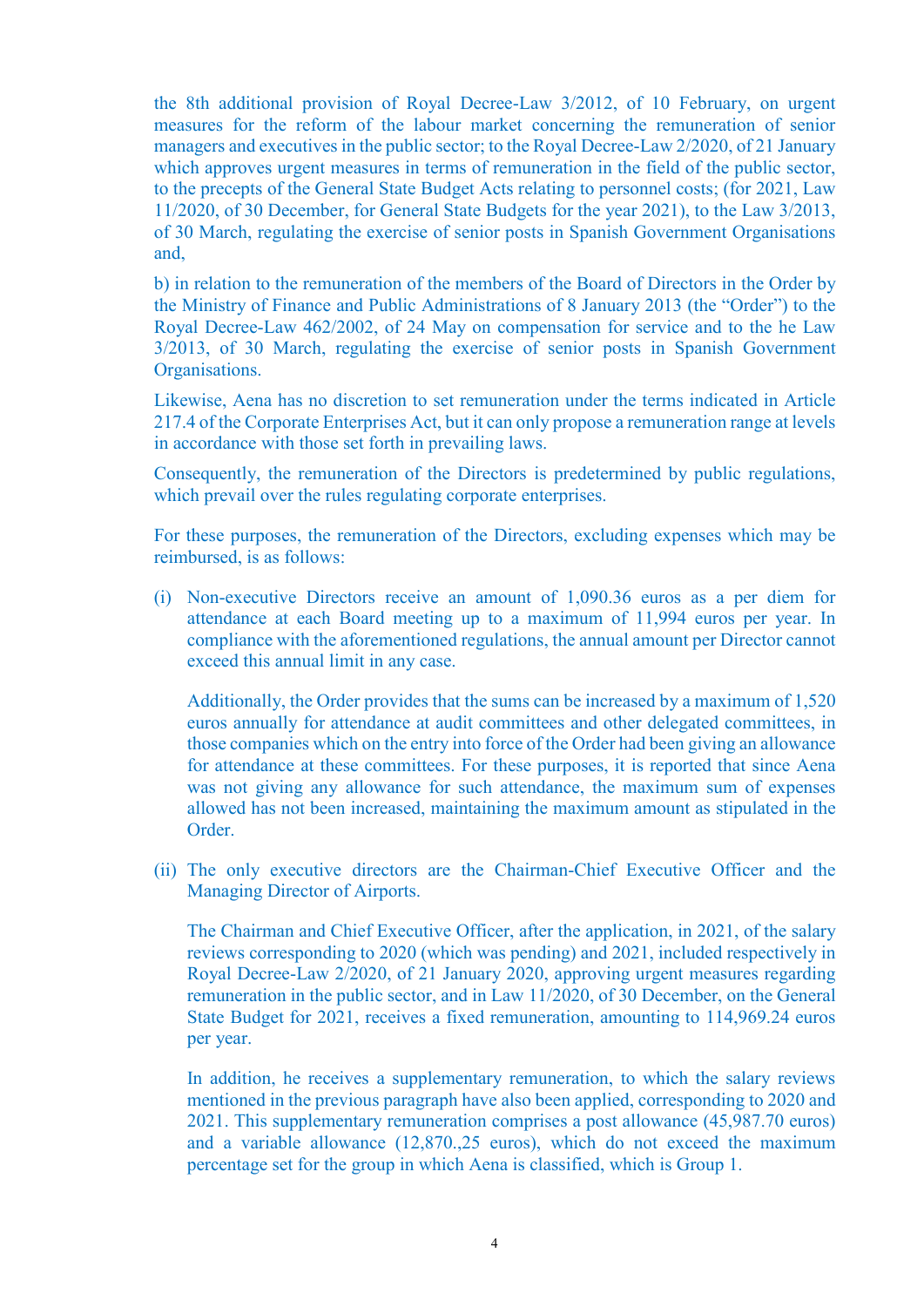The Managing Director of Airports (Francisco Javier Marín San Andrés), Executive Director since 29 October 2020, after the application, in 2021, of the salary reviews corresponding to 2020 (which was pending) and 2021, included respectively in Royal Decree-Law 2/2020, dated 21 January 2020, approving urgent measures regarding remuneration in the public sector, and in Law 11/2020, of 30 December 2021, on the General State Budget for 2021, receives, for his executive position, a fixed remuneration amounting to 92,946.80 euros. He also receives a job allowance (22,079.34 euros) and a variable allowance (26,843.95 euros).

The salary review for 2020 set out in Royal Decree-Law 2/2020 of 21 January 2020, consists of a 2% increase on the remuneration in force at 31 December 2019.

The salary review for 2021, included in Law 11/2020, of 30 December, of the General State Budget for 2021, consists of an increase of 0.9% with respect to the salaries in force on 31 December 2020.

(iii) The directors of Aena who are also considered senior officers or top managers of the public sector do not receive the per diem indicated in foregoing section (i), and the amount corresponding to Senior Officers is paid into the Public Treasury.

In 2021, Mr. Maurici Lucena Betriu, Mr. Angel Luis Arias Serrano, Mr. Ignacio Díaz Bidart and Ms. Angélica Martínez Ortega have been considered as occupying senior posts and therefore their allowances are paid into the Public Treasury.

Likewise, Mr. Francisco Javier Marín San Andrés, executive director of the Company, does not receive the allowance for attendance to the Board of Directors as he is the Managing Director of Airports, subject to Royal Decree 451/2012, of 5 March, which regulates the remuneration system for senior managers and executives in the public business sector and other entities. Article 8.1 of the Decree sets out the incompatibility of this salary remuneration with the receipt of indemnities provided for in Article 27.1.a) of RD 462/2002, of 24 May, on indemnities for reasons of service, which regulates the payment for attendance at meetings of the Board of Directors.

As per the reasons above, Aena continues to be a listed company that does not have a Remuneration Policy, given that the aforementioned public regulations are applicable.

Aena cannot propose a Remuneration Policy comparable to those of the other Spanish listed companies (both those belonging to the IBEX-35 index and the others) since, unlike Aena, the latter companies have established remuneration, both for the mere exercise of the post of Director (or for being a member of a Board Committee) and for the performance of executive functions, which is much higher than that of Aena since the amounts are not restricted by any imperative rule (as they are by the Published Ministerial Order in Aena's case).

Thus, in this Annual Remuneration Report it is necessary to point out that Aena cannot follow the Recommendations of the Code of Good Governance of Listed Companies regarding the remuneration of Directors, as has also been stated in the Annual Corporate Governance Report. Specifically, the recommendations it cannot comply with and which concern the remuneration of Directors are 51, 56, 57, 58, 59, 60, 61, 62 and 63.

In line with the above, and in the absence of a Remuneration Policy, the Company has not required the participation of any external consultant to establish such a Policy.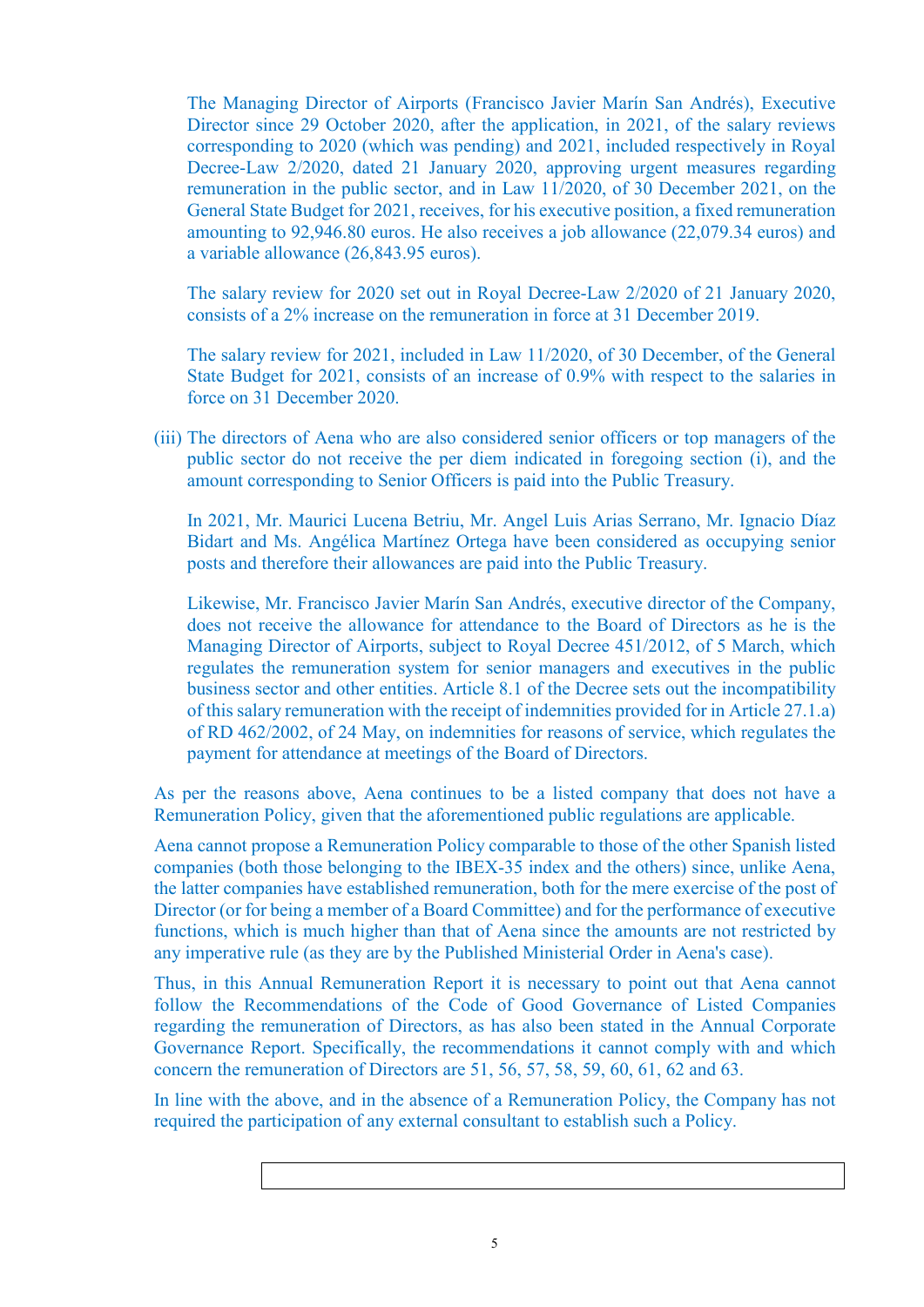A1.2. Relative importance of variable remuneration items vis-à-vis fixed remuneration (remuneration mix) and the criteria and objectives taken into consideration in their determination and to ensure an appropriate balance between the fixed and variable components of the remuneration. In particular, indicate the actions taken by the company in relation to the remuneration system to reduce exposure to excessive risks and to align it with the long-term objectives, values and interests of the company, which will include, as the case may be, mention of the measures taken to ensure that the long-term results of the company are taken into account in the remuneration policy, the measures adopted in relation to those categories of personnel whose professional activities have a material impact on the risk profile of the company and measures in place to avoid conflicts of interest.

> Furthermore, indicate whether the company has established any period for the accrual or vesting of certain variable remuneration items, in cash, shares or other financial instruments, any deferral period in the payment of amounts or delivery of accrued and vested financial instruments, or whether any clause has been agreed reducing the deferred remuneration not yet vested or obliging the director to return remuneration received, when such remuneration has been based on figures that have since been clearly shown to be inaccurate.

Variable remuneration affects Mr. Maurici Lucena Betriu, Chairman-Chief Executive Officer and Mr. Francisco Javier Marín San Andrés, as Managing Director of Airports, due to their executive duties in accordance with Article 7 of Royal Decree 451/2012, of 5 March, regulating the remuneration system for senior managers and executives in the public business sector and other entities, that establishes the assignment by whoever exercises financial control or supervision, by the shareholder or, failing that, by the Ministry for the entities included in its scope of application, of the supplement for the post and the variable remuneration supplement for their senior managers and executives.

Taking into account the criteria contained in said article and the limits established by the Order, dated 30 March 2012, of the Ministry of Finance and Public Administrations approving the classification of State-owned corporation, in accordance with the Royal Decree 451/2012, the Ministry of Development, resolved to set the amount of the Chief Executive Officer's variable bonus, which amounts to 12,870.25 euros, after the application, in 2021, of the salary reviews corresponding to 2020 (which was pending) and 2021, included respectively in Royal Decree-Law 2/2020, of 21 January 2020, approving urgent measures regarding remuneration in the public sector, and in Law 11/2020, of 30 December, on the General State Budget for 2021

Likewise, taking into account the criteria set out in the regulations mentioned in the previous paragraph, the Ministry of Public Works resolved to set the amount of the variable bonus of the Managing Director of Airports, which amounts to 26,843.95 euros, after application of the salary reviews corresponding to 2020 and 2021, already mentioned in the previous paragraph.

The salary review for 2020, set out in Royal Decree-Law 2/2020, dated 21 January 2020, consists of a 2% increase with respect to the remuneration in force as of 31 December 2019, and the salary review for 2021, set out in Law 11/2020, dated 30 December 2021, on the General State Budget for 2021, consists of a 0.9% increase with respect to the remuneration in force as of 31 December 2020.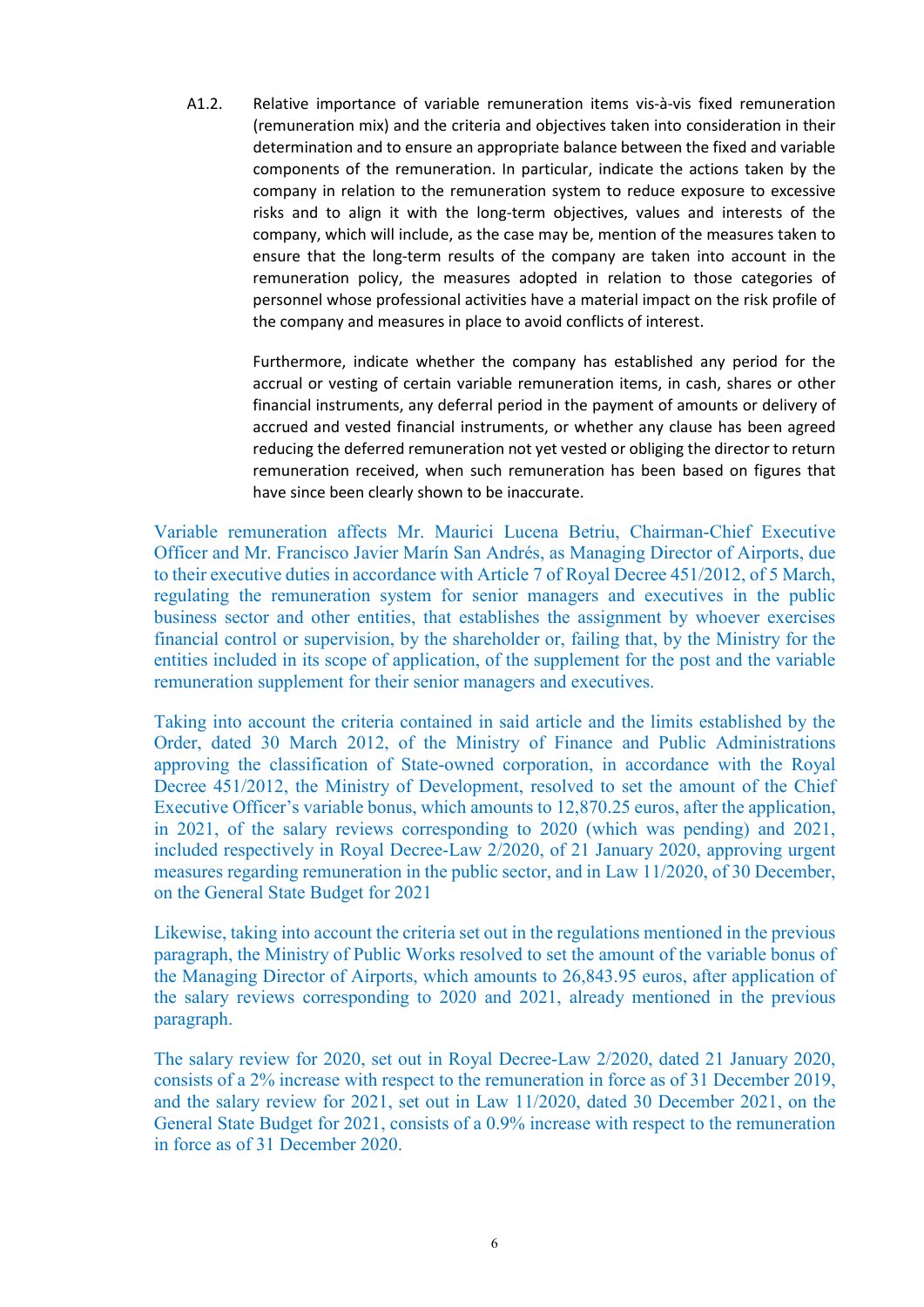The variable bonus depends on the total attainment of the company's targets at 100% for the Chairman-Chief Executive Officer, while for the Managing Director this accounts for 50% of the incentive, the other 50% pertaining to achieving personal values.

The Company's targets are specified in the following metrics:

- 1. CONTROL OF OPERATING EXPENSES: Compliance with the Expenditure Budget (OPEX) approved in the 2021 Operating Budget. Degree of compliance with OPEX conditioned to the evolution of passenger traffic.
- 2. EXECUTION OF INVESTMENTS: Reach the level of regulated investment approved in the 2021 Operating Plan. Degree of compliance with the regulated investment approved for 2021 in certification.
- 3. LIQUIDITY / FINANCING: Securing the necessary financing and compliance with debt obligations. Comply with the liquidity ratio required by the European Investment Bank (EIB) and debt covenants. In the event of non-compliance with the latter, obtain sufficient waivers to ensure business continuity.
- 4. STRATEGY: 2022-26 Strategic Plan. Preparation and proposal for approval by the Board of Directors.
- 5. SUSTAINABILITY: Climate Action Plan. Preparation and proposal for approval by the Board of Directors and the General Shareholders' Meeting.

The calculation of the amount of the variable remuneration will consider the degree of compliance and weighting of each of the targets and will apply the standards and internal procedures for evaluation of targets established by the Company for its executives. At the end of the year, the degree of achievement will be determined.

The maximum global supplement for the five above targets may not exceed 100%. The annual variable remuneration is paid entirely in cash.

The amount to be received as variable supplement accrued during the financial year by the Executive Directors is paid in two parts: 80% of the amount due is paid in December of the financial year and the remaining 20% is paid in March of the following year once the final year-end data have been obtained.

At Aena there is no deferral period in the payment of amounts already accrued and vested and therefore no clause has been agreed to reduce deferred remuneration. At the end of the year, the degree of attainment of the objectives by the Executive Directors is assessed and the corresponding variable remuneration is paid.

A1.3. Amount and nature of fixed components that are due to be accrued during the year by directors in their capacity as such.

As indicated above, Non-executive Directors receive a per diem for attendance at each Board meeting up to a maximum of 11,994 euros per year, in compliance with the aforementioned regulations.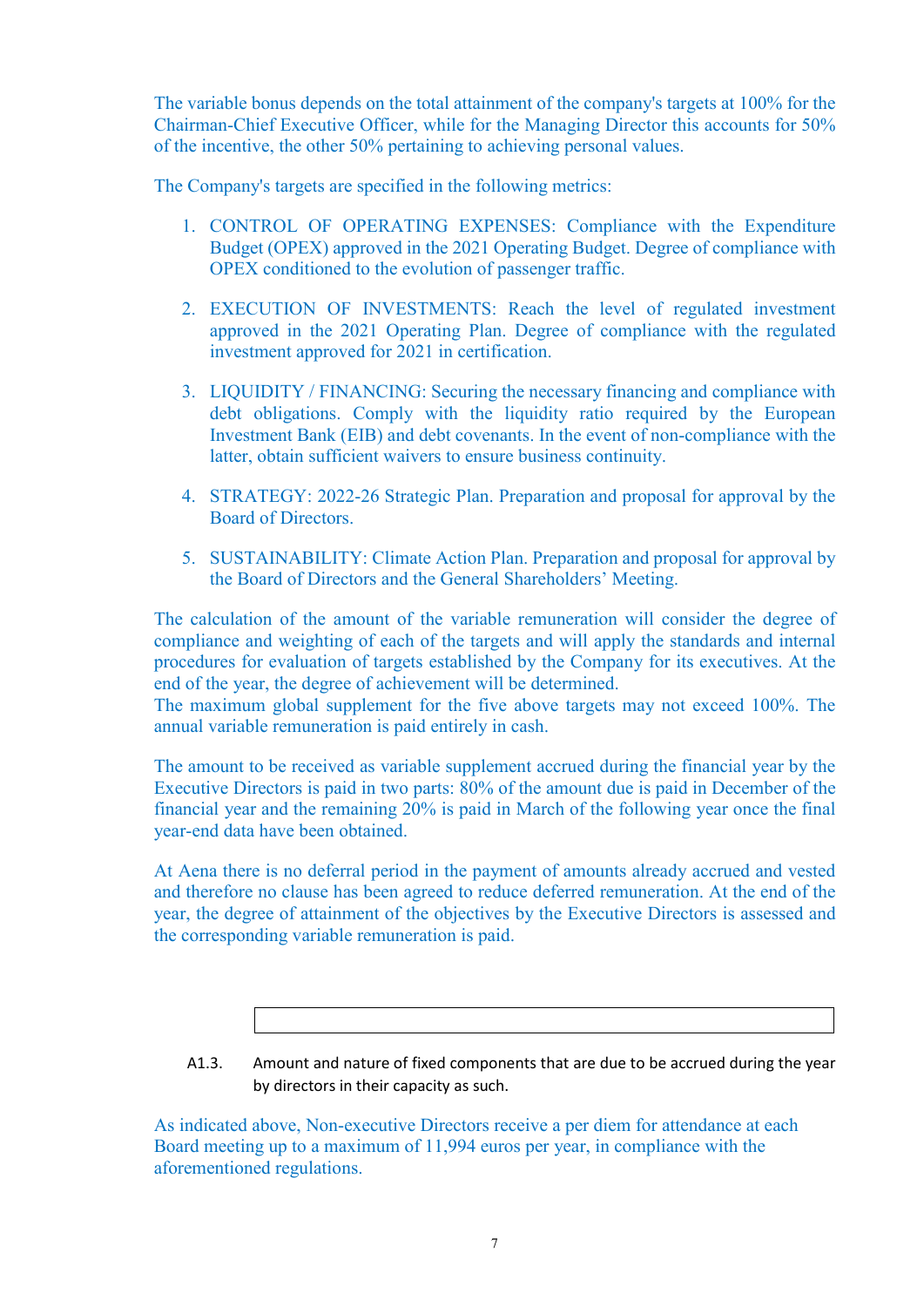A1.4. Amount and nature of fixed components that are due to be accrued during the year for the performance of senior management functions of executive directors.

The only executive directors are the Chairman-Chief Executive Officer and the Managing Director of Airports.

The Chairman and Chief Executive Officer, after the application, in 2021, of the salary reviews corresponding to 2020 (which was pending) and 2021, included respectively in Royal Decree-Law 2/2020, of 21 January 2020, approving urgent measures regarding remuneration in the public sector, and in Law 11/2020, of 30 December, on the General State Budget for 2021, receives a fixed remuneration, amounting to 114,969.24 euros per year.

In addition, he receives a supplementary remuneration, to which the salary reviews mentioned in the previous paragraph have also been applied, corresponding to 2020 and 2021. This supplementary remuneration comprises a post allowance (45,987.70 euros) and a variable allowance (12,870.25 euros), which do not exceed the maximum percentage set for the group in which Aena is classified, which is Group 1.

The Managing Director of Airports (Francisco Javier Marín San Andrés), Executive Director since 29 October 2020, after the application, in 2021, of the salary reviews corresponding to 2020 (which was pending) and 2021, included respectively in Royal Decree-Law 2/2020, dated 21 January 2020, approving urgent measures regarding remuneration in the public sector, and in Law 11/2020, of 30 December 2021, on the General State Budget for 2021, receives, for his executive position, a fixed remuneration amounting to 92,946.80 euros. He also receives a job allowance (22,079.34 euros) and a variable allowance (26,843.95 euros).

The salary review for 2020 set out in Royal Decree-Law 2/2020 of 21 January 2020, consists of a 2% increase on the remuneration in force at 31 December 2019.

The salary review for 2021, included in Law 11/2020, of 30 December, of the General State Budget for 2021, consists of an increase of 0.9% with respect to the salaries in force on 31 December 2020.

As the two executive directors of Aena are also considered senior executives (in the case of the Chairman-Chief Executive Officer) or managers (in the case of the Managing Director of Airports) and their remuneration is regulated by Royal Decree 451/2012, of 5 March, which regulates the remuneration system for senior managers and executives in the public business sector and other entities, they do not receive the allowance for attending Board meetings, as this is incompatible with the allowance they receive for their executive function, as established in Article 8 of the aforementioned Royal Decree 451/2012, of 5 March. Accordingly, Aena pays the amount into the Public Treasury in the case of the Chairman-Chief Executive Officer, as a Senior Post .

A1.5. Amount and nature of any component of remuneration in kind that will accrue during the year, including, but not limited to, insurance premiums paid in favour of the director.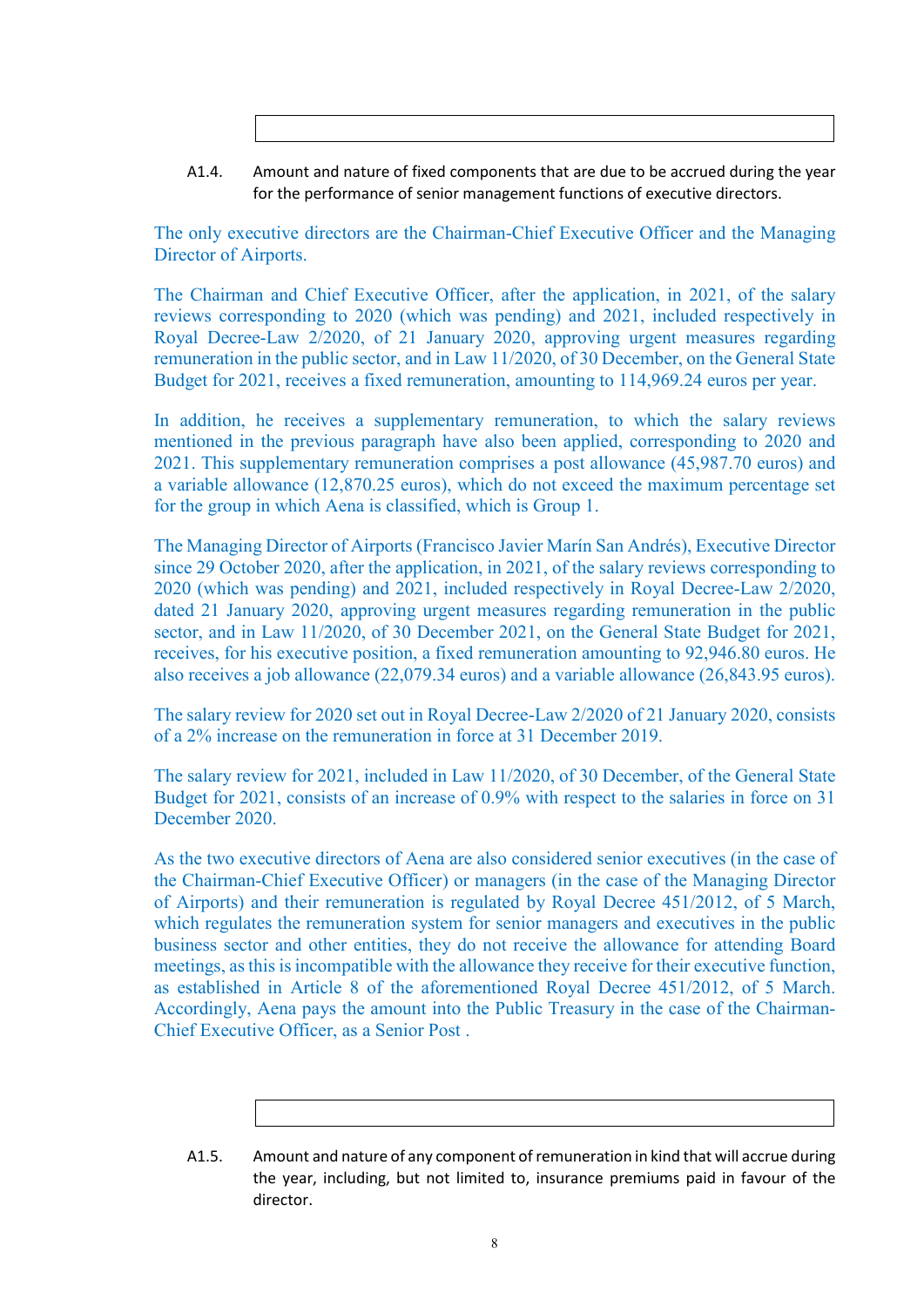Executive Directors are the beneficiaries of the group life and accident insurance and health insurance policies that are taken out for all employees of the company, which do not, however, apply to the other Directors.

These policies are imputed as remuneration in kind. In the case of the Life and Accident Insurance Policy, the whole of the premium is considered as payment in kind and, in the case of the Health Insurance, the sum which exceeds 500 euros annually is considered as payment in kind, a sum which in 2021 has not been surpassed.

The Life and Accident Insurance premium accrued during 2021 by the holder who has held the position of Chairman-Chief Executive Officer, Mr. Maurici Lucena Betriu, amounts to 96.24 euros and the Life and Accident Insurance premium accrued, by the holder who has held the position of Managing Director of Airports, Mr. Francisco Javier Marín San Andrés, amounts to 265.80 euros.

The Managing Director of Airports, Mr. Francisco Javier Marín San Andrés, also receives remuneration in kind which consists of the use of a company vehicle and fuel allowance which amounts to 3,739.92 euros.

A1.6. Amount and nature of variable components, differentiating between those established in the short and long terms. Financial and non-financial, including social, environmental and climate change parameters selected to determine variable remuneration for the current year, explaining the extent to which these parameters are related to performance, both of the director and of the company, and to its risk profile, and the methodology, necessary period and techniques envisaged to be able to determine the effective degree of compliance, at the end of the year, with the parameters used in the design of the variable remuneration, explaining the criteria and factors applied in regard to the time required and methods of verifying that the performance or any other conditions linked to the accrual and vesting of each component of variable remuneration have effectively been met.

Indicate the range, in monetary terms, of the different variable components according to the degree of fulfilment of the objectives and parameters established, and whether any maximum monetary amounts exist in absolute terms.

Aena sets variable remuneration for a single financial year.

Article 7 of Royal Decree 451/2012, of 5 March, regulating the remuneration system for senior managers and executives in the public business sector and other entities, establishes the assignment by whoever exercises financial control or supervision, by the shareholder or, failing that, by the Ministry for the entities included in its scope of application, of the supplement for the post and the variable remuneration supplement for their senior managers and executives.

Given the criteria contained in this Article and the limits set by the Ministry of Finance and Public Administration Order, of 30 March 2012, which approves the classification of Stateowned corporation, pursuant to the aforementioned Royal Decree 451/2012, the Ministry of Public Works set the amount of the Chairman-Chief Executive Officer's variable remuneration, which amounts to 12,870.25 euros,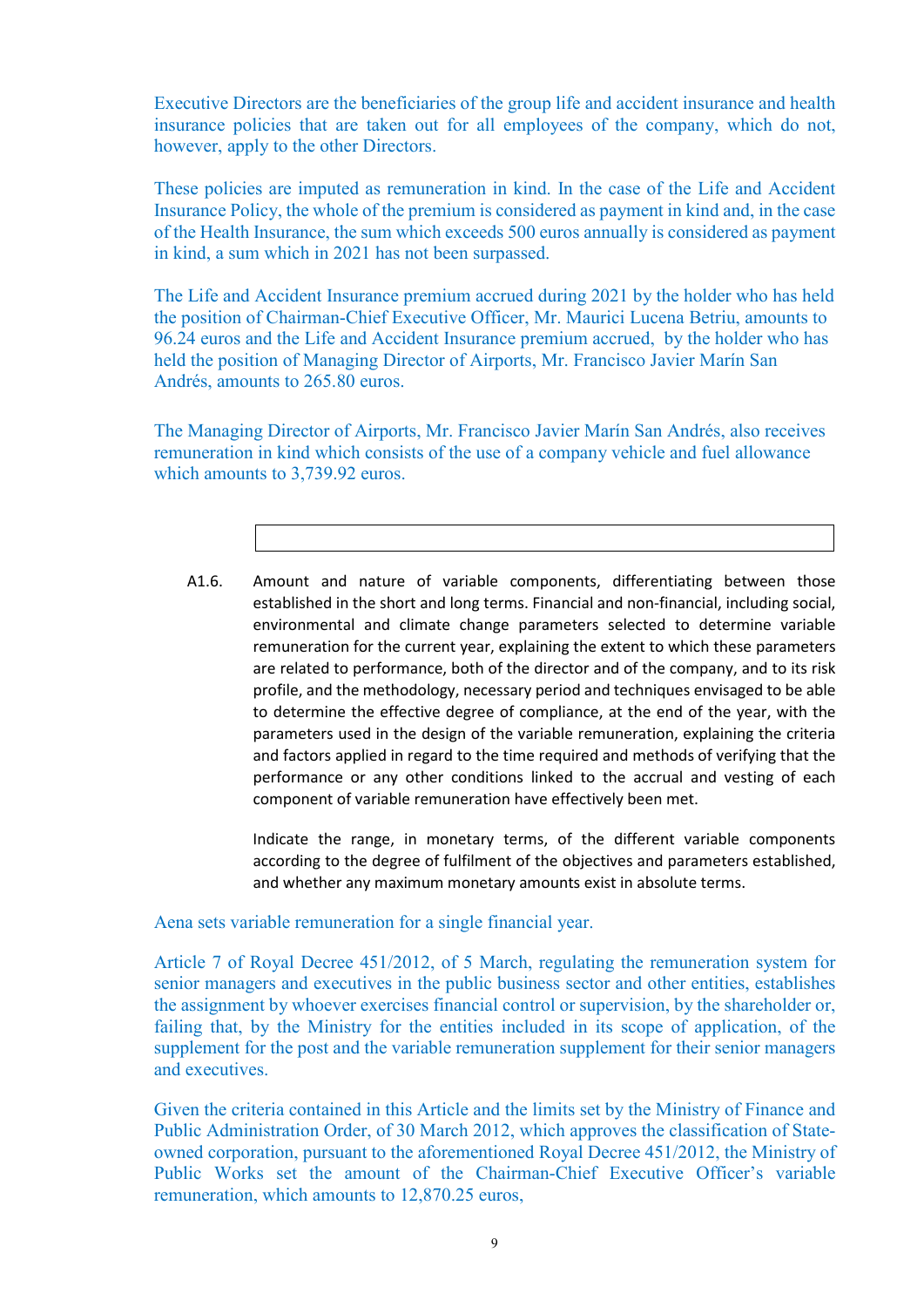Likewise, taking into account the criteria contained in the regulations mentioned in the previous paragraph, the Ministry resolved to set the amount of the variable bonus of the Managing Director of Airports, which amounts to 26,843.95 euros, after application of the salary reviews corresponding to 2020 and 2021, already mentioned in the previous paragraph.

The salary review for 2020 set out in Royal Decree-Law 2/2020 of 21 January 2020, consists of a 2% increase on the remuneration in force at 31 December 2019.

The salary review for 2021, included in Law 11/2020, of 30 December, of the General State Budget for 2021, consists of an increase of 0.9% with respect to the salaries in force on 31 December 2020.

The calculation of the amount of the variable remuneration will consider the degree of compliance and weighting of each of the targets set forth in the previous paragraphs and will apply the standards and internal procedures for evaluation of targets established by the Company for its executives. At the end of the year, the degree of achievement will be determined.

The evaluation corresponding to 2021, from 1 January to 31 December, however, it is necessary to remain in the post for at least four (4) months, in order to be eligible.

As regards the methods for verifying that the performance conditions have been effectively satisfied to be able to say that the target has been met, the Economic-Financial Department has verified that the targets have been met in the following way:

- 1. CONTROL OF OPERATING EXPENSES: Compliance with the Expenditure Budget (OPEX) approved in the 2021 Operating Budget. Degree of compliance with OPEX conditioned to the evolution of passenger traffic. With the information available in the Company's systems.
- 2. EXECUTION OF INVESTMENTS: Reach the level of regulated investment approved in the 2021 Operating Plan. Degree of compliance with the regulated investment approved for 2021 in certification. With the information available in the Company's systems
- 3. LIQUIDITY / FINANCING: Securing the necessary financing and compliance with debt obligations. Comply with the liquidity ratio required by the European Investment Bank (EIB) and debt covenants. In the event of non-compliance with the latter, obtain sufficient waivers to ensure business continuity. Compliance with the target is verified with the certificate of compliance with the liquidity ratio and the letter sent to the EIB confirming that all waivers are available.
- 4. STRATEGY: 2022-26 Strategic Plan. Preparation and proposal for approval by the Board of Directors. The degree of compliance with the objective is checked with the objective achievement report prepared by the Directorate of the Office of the Presidency, Regulation and Public Policies.
- 5. SUSTAINABILITY: Climate Action Plan. Preparation and proposal for approval by the Board of Directors and the General Shareholders' Meeting. With the information available in the Company's systems.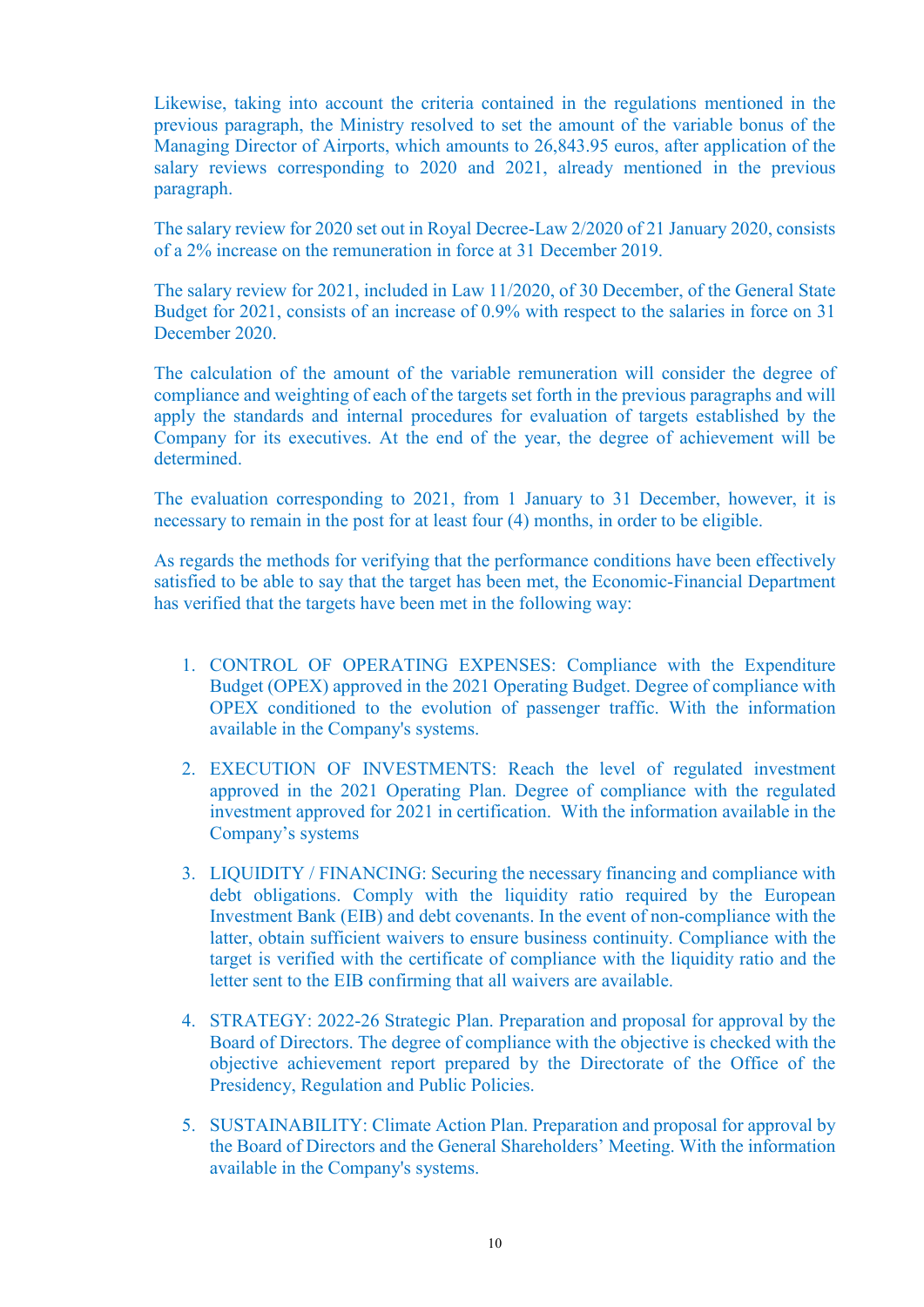The overall maximum compliance with the targets set may not exceed 100% and therefore the monetary amount set in the implementing rules may not be exceeded.

A1.7. Main characteristics of long-term savings schemes. Among other information, indicate the contingencies covered by the scheme, whether it is a defined contribution or a defined benefit scheme, the annual contribution that has to be made to defined contribution schemes, the benefits to which directors are entitled in the case of defined benefit schemes, the vesting conditions of the economic rights of directors and their compatibility with any other type of payment or indemnification for early termination or dismissal, or deriving from the termination of the contractual relationship, in the terms provided, between the company and the director.

> Indicate whether the accrual or vesting of any of the long-term savings plans is linked to the attainment of certain objectives or parameters relating to the director's shortor long-term performance.

Once the stipulated waiting period has ended, the Executive Directors, in general, will be participants in the Joint Promotion Pension Plan for Entities in the Aena Group and they will not be bound by any parameter or achievement of objectives.

The Joint Promotion Pension Plan for Entities in the Aena Group was set up with an openended duration on 27 December 2001 and is a social insurance scheme which is private, voluntary and independent of the public social security system. The nature of its members means it is an employment scheme due to the stipulated defined contribution obligations.

This Plan covers the following contingencies:

- a) Retirement of the participant or participant on hold.
- b) Total permanent disability for the usual profession, absolute disability for any work and great disability of the participant or participant on hold. These situations may be considered so if recognised and declared by the National Institute of Social Security or competent body or, where appropriate, by the competent Jurisdictional Body.
- c) Death of the participant, participant on hold or beneficiary.

Being a participant in the Plan is compatible with other types of compensation for early termination or termination of the contractual relationship between the company and the executive director.

The consolidated rights of the participant will include the part of the capitalisation fund that corresponds to him/her based on the contributions, as well as the benefits generated by the resources invested, taking care, as the case may be, of the losses, costs and expenses that may have occurred. In this sense, the contribution made by the company will be governed by what is indicated in the General State Budgets Act in force each year.

During 2021, the contributions corresponding to 2020 were made, consisting of an additional increase of 0.30%, in accordance with Royal Decree-Law 2/2020 of 21 January 2020, which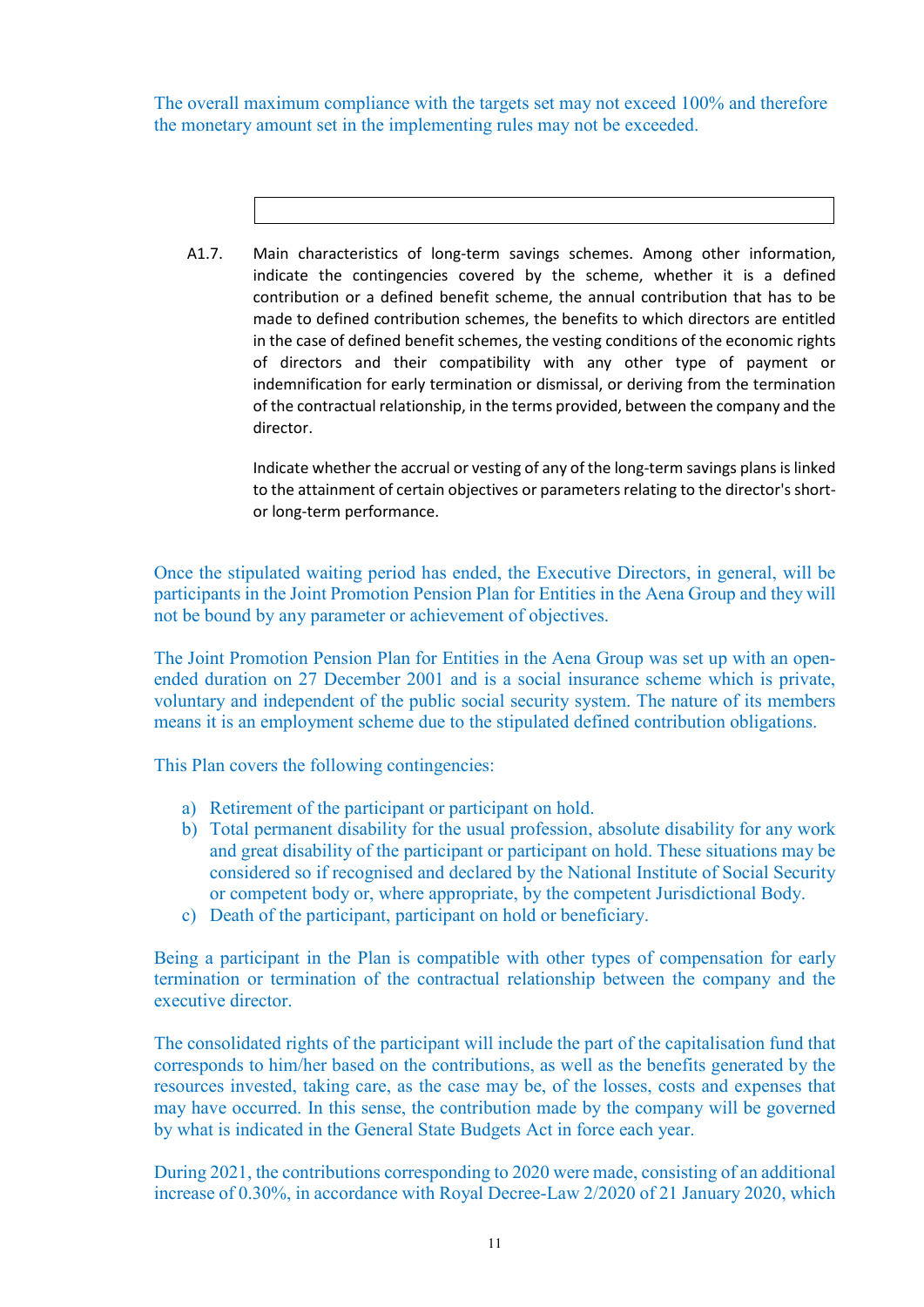approves urgent measures regarding remuneration in the public sector, and the amounts consolidated in previous years. These contributions amount to 1,236.86 euros for the Chairman and Chief Executive Officer and 976.67 euros for the Managing Director of Airports.

A1.8. Any type of payment or indemnification for early termination or dismissal, or deriving from the termination of the contractual relationship, in the terms provided, between the company and the director, whether at the company's or the director's initiative, as well as any type of agreement reached, such as exclusivity, post-contractual noncompetition, minimum contract term or loyalty, that entitles the director to any kind of remuneration.

In the case of the Chairman-Chief Executive Officer's contract being terminated by the Company in the absence of any of the causes for its termination (unfair conduct or conduct seriously prejudicial to the interests of the Company or meaning non-compliance with their obligations) and when the contract is ended by the Director's unilateral decision as a consequence of serious contractual non-compliance with its obligations by the Company, the Director, as he is not a national, regional or local public sector official or employee, will have the right to a severance package equivalent to seven days' of his annual salary per year of service, with the limit of six months' remuneration.

If the Company were to terminate the contract of the Managing Director of Airports (Executive Director) in the absence of any of the causes for their termination: unfair conduct or conduct which seriously damages the Company's interests or implying non-compliance with their obligations, and when the contract is ended by the Director's unilateral decision as a consequence of serious contractual non-compliance by the Company of its obligations, the director, as he/she is an employee of a state public sector company with a reserved position, will not be entitled to any severance package whatsoever, except for that for failure to give advance notice.

A1.9. Indicate the conditions that the contracts of executive directors performing senior management functions should contain. Among other things, information must be provided on the duration, limits on amounts of indemnification, minimum contract term clauses, notice periods and payment in lieu of these notice periods, and any other clauses relating to signing bonuses, as well as compensation or golden parachute clauses for early termination of the contractual relationship between the company and the executive director. Include, among others, the pacts or agreement on non-competition, exclusivity, minimum contract terms and loyalty, and postcontractual non-competition, unless these have been explained in the previous section.

The legal system applicable to the Company's contract with the Chairman-Chief Executive Officer is the eighth additional provision of Royal Decree-Law 3/2012, of 10 February, on urgent measures for the reform of the labour market, Royal Decree 451/2012, of 5 March,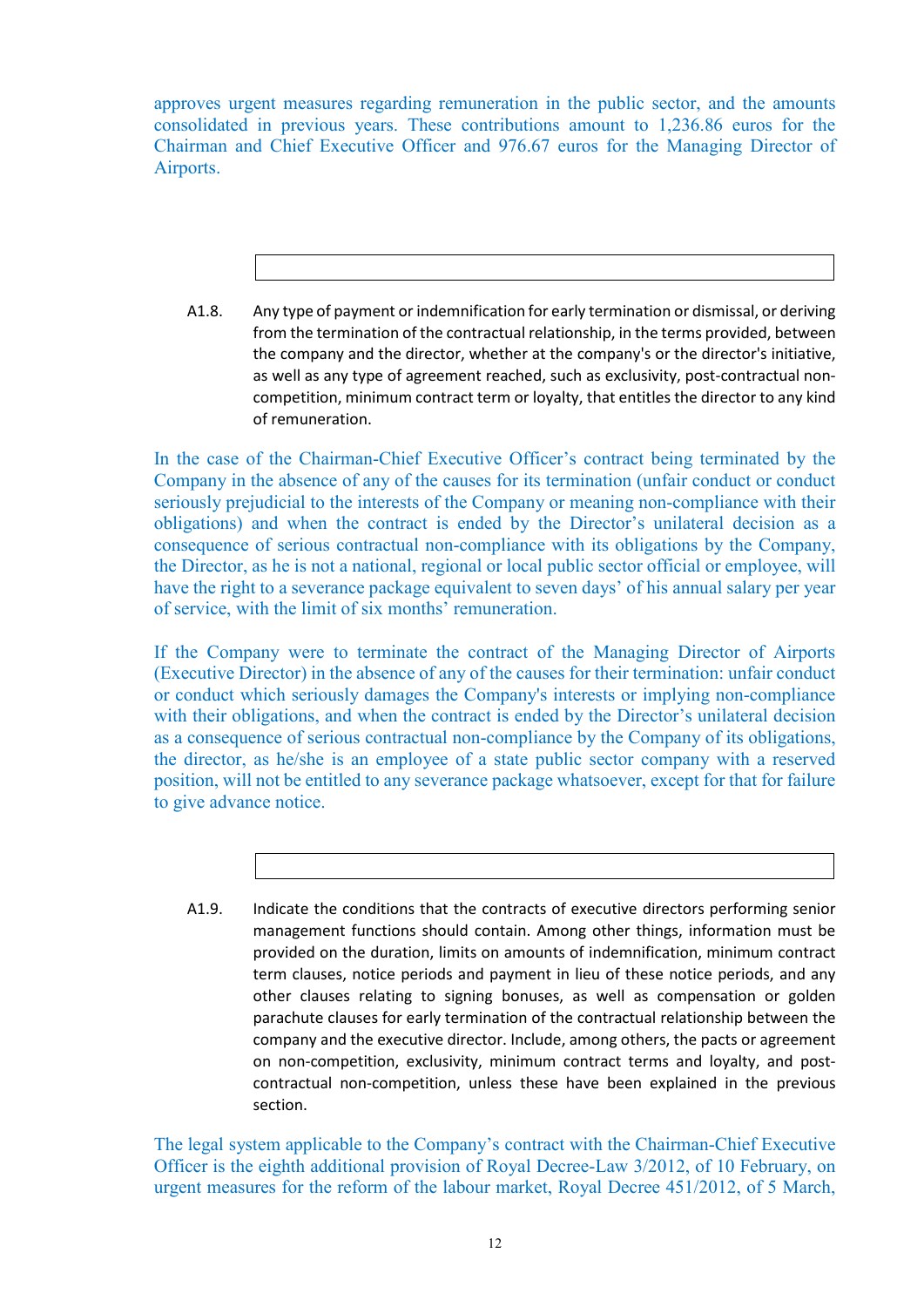regulating the remuneration regime for senior managers and executives in the public business sector and other entities, and other applicable legal provisions or regulations.

The duration of the Chairman-Chief Executive Officer's contract is open-ended and no financial compensation is provided for in the event of termination of the contractual relationship with the Company when such termination is the result of the Director's noncompliance with their obligations.

In the case of the Chairman-Chief Executive Officer's contract being terminated by the Company in the absence of any of the following causes: unfair conduct or conduct seriously prejudicial to the interests of the Company or meaning non-compliance with their obligations, and when the contract is ended by the Director's unilateral decision as a consequence of serious contractual non-compliance with its obligations by the Company, the Chairman-Chief Executive Officer, as he is not a national, regional or local public sector official or employee, will have the right to a severance package equivalent to seven days' of his annual cash salary per year of service, with the limit of six months' remuneration.

In case of termination by mutual agreement between the parties or due to resignation by the Chairman-Chief Executive Officer without serious breach of contract by the Company, they will not be entitled to any compensation.

The period of notice envisaged in the contract is 15 calendar days for both the Company and the Chairman-Chief Executive Officer. In the event of failure to comply with this period, there is an obligation of compensation in a sum equivalent to the remuneration corresponding to the period of notice not observed.

With regard to the system of exclusivity, the Chairman-Chief Executive Officer is subject to application of Article 13 of Law 3/2015, of 30 March, regulating the exercise of senior posts in Spanish Government organisations, according to which he must have the authorisation of the Council of Ministers to be the Chairman of the companies referred to in Article 13.2 of that Law.

There are no exclusivity, post-contractual non-compete and tenure or loyalty agreements.

The legal system applicable to the contract with the Managing Director of Airports (Executive Director) is the eighth additional provision of Royal Decree-Law 3/2012, of 10 February, on urgent measures for the reform of the labour market, Royal Decree 451/2012, of 5 March, regulating the remuneration regime for senior managers and executives in the public business sector and other entities, and other applicable legal provisions or regulations.

The duration of the Managing Director of Airports' (Executive Director) contract is openended and no financial compensation is provided for in the event of termination of the contractual relationship with the Company when such termination is the result of the Director's non-compliance with their obligations.

If the Company were to terminate the contract of the Managing Director of Airports (executive director) in the absence of any of the following causes: unfair conduct or conduct which seriously damages the Company's interests or implying non-compliance with their obligations, and when the contract is ended by the Director's unilateral decision as a consequence of serious contractual non-compliance by the Company of its obligations, the director, as he/she is an employee of a state public sector company with a reserved position,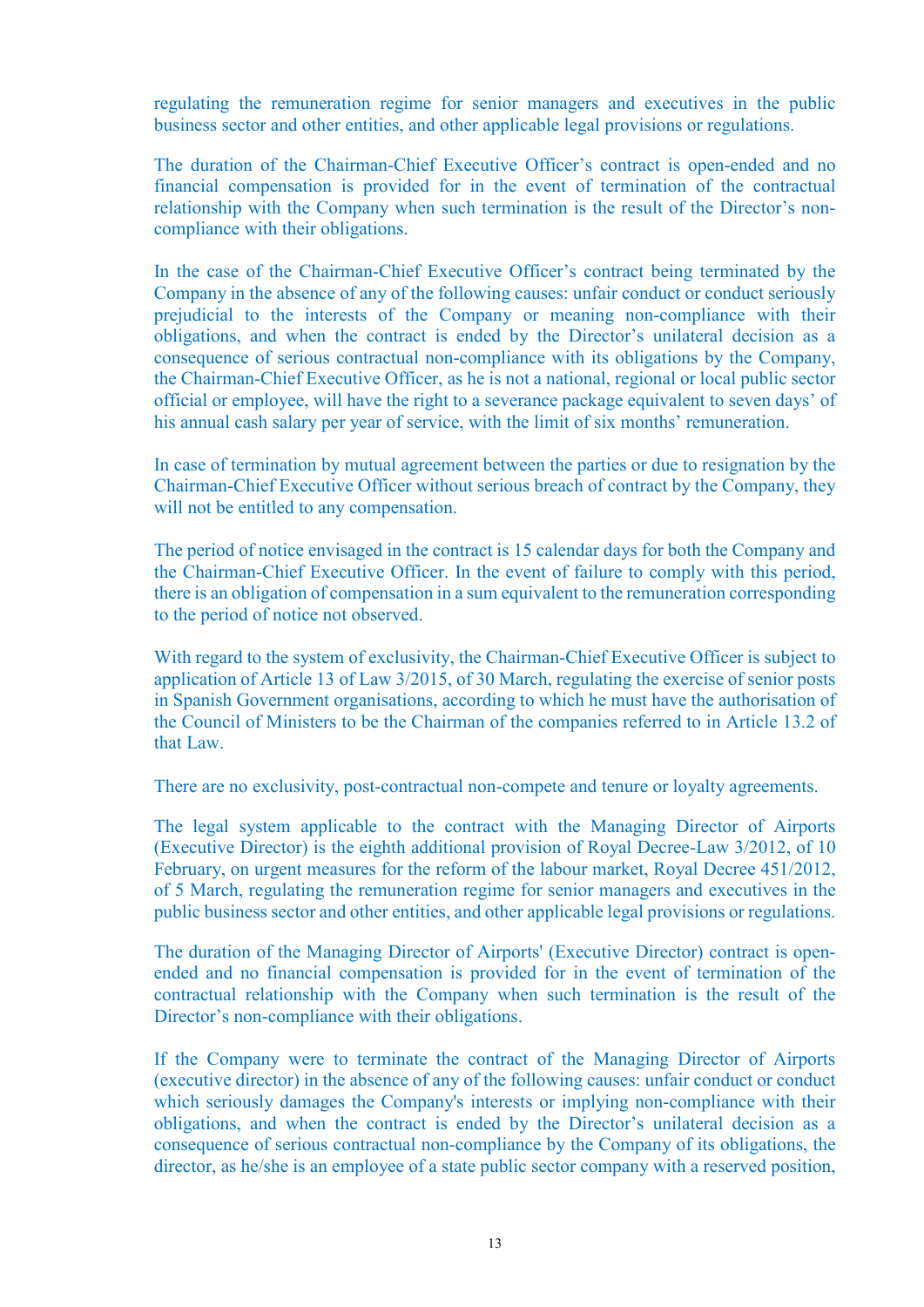will not be entitled to any severance package whatsoever, except for that for failure to give advance notice.

In case of termination by mutual agreement between the parties or due to resignation by the Managing Director of Airports (executive director) without serious breach of contract by the Company, they will not be entitled to any compensation.

The notice period provided for in the contract is 15 calendar days for the Company and 3 months for the Director (executive director). In the event of failure to comply with this period, there is an obligation of compensation in a sum equivalent to the remuneration corresponding to the period of notice not observed.

With regard to the exclusivity regime, in the event that the Managing Director of Airports executive director - wishes to carry out any of the exempted activities provided for in Article 19 of Law 53/1984, of 26 December, on Incompatibilities of personnel in the service of the Public Administrations, they must expressly declare this to the financial supervisor/shareholder and receive approval, in the form of a resolution of the Board of Directors of the Company, without prejudice to the need for authorisation from the Council of Ministers in the cases provided for in Article 8 of the aforementioned law.

There are no exclusivity, post-contractual non-compete and tenure or loyalty agreements.

A.1.10 The nature and estimated amount of any other supplementary remuneration that will be accrued by directors in the current year in consideration for services rendered other than those inherent in their position.

Not applicable

A.1.11 Other items of remuneration such as any deriving from the company's granting the director advances, loans or guarantees or any other remuneration.

### Not applicable

A.1.12 The nature and estimated amount of any other planned supplementary remuneration to be accrued by directors in the current year that is not included in the foregoing sections, whether paid by the company or by another group company.

### Not applicable

- A.2 Explain any significant change in the remuneration policy applicable in the current year resulting from:
	- a) A new policy or an amendment to a policy already approved by the General Meeting.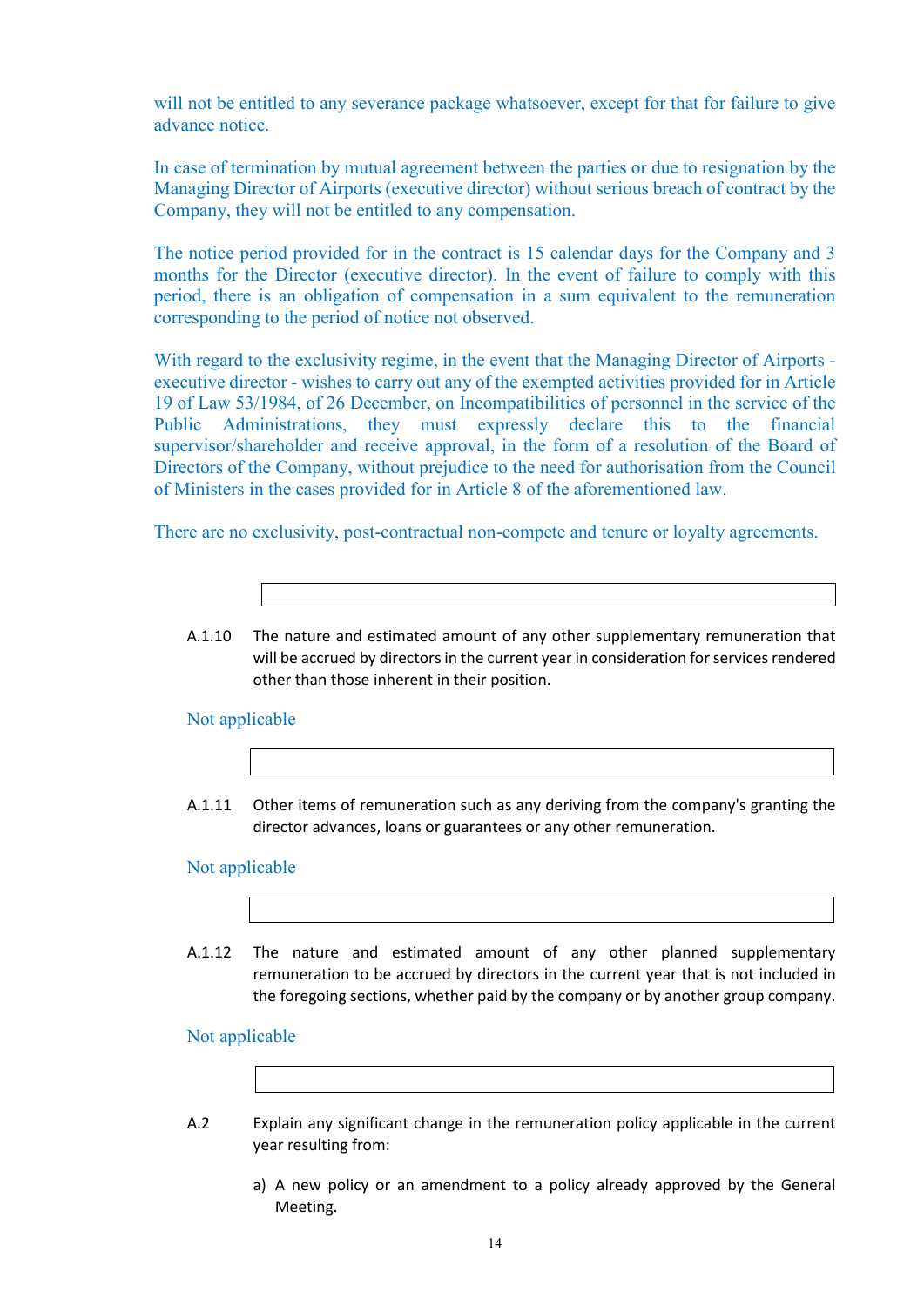- b) Significant changes in the specific determinations established by the board for the current year regarding the remuneration policy in force with respect to those applied in the previous year.
- c) Proposals that the Board of Directors has agreed to submit to the general shareholders' meeting to which this annual report will be submitted and for which it is proposed that they be applicable to the current year.

There isn't one, based on the explanation given in point A.1

A.3 Identify the direct link to the document containing the company's current remuneration policy, which must be available on the company's website.

There isn't one, based on the explanation given in point A.1

A.4 Explain, taking into account the data provided in Section B.4, how account has been taken of the voting of shareholders at the General Shareholders' Meeting to which the annual report on remuneration for the previous year was submitted on a consultative basis.

### **B OVERALL SUMMARY OF HOW REMUNERATION POLICY WAS APPLIED DURING THE YEAR LAST ENDED**

B.1.1 Explain the process followed to apply the remuneration policy and determine the individual remuneration contained in Section C of this report. This information will include the role played by the remuneration committee, the decisions taken by the Board of Directors and the identity and role of any external advisors whose services may have been used in the process of applying the remuneration policy in the year last ended.

As explained in section A of this Report, as a State-owned corporation, Aena is subject to the regulatory framework applicable to the remuneration model for senior managers and executives in public sector companies and also to provisions for remuneration in the corresponding General State Budget Acts.

For these purposes, the remuneration of the Directors, excluding expenses which may be reimbursed, is as follows:

a) Non-executive Directors receive a per diem for attendance at the Board meetings, up to a maximum of 11,994 euros per year, in compliance with the regulations mentioned above which lay down that the annual sum for each Director may in no case exceed such annual limit.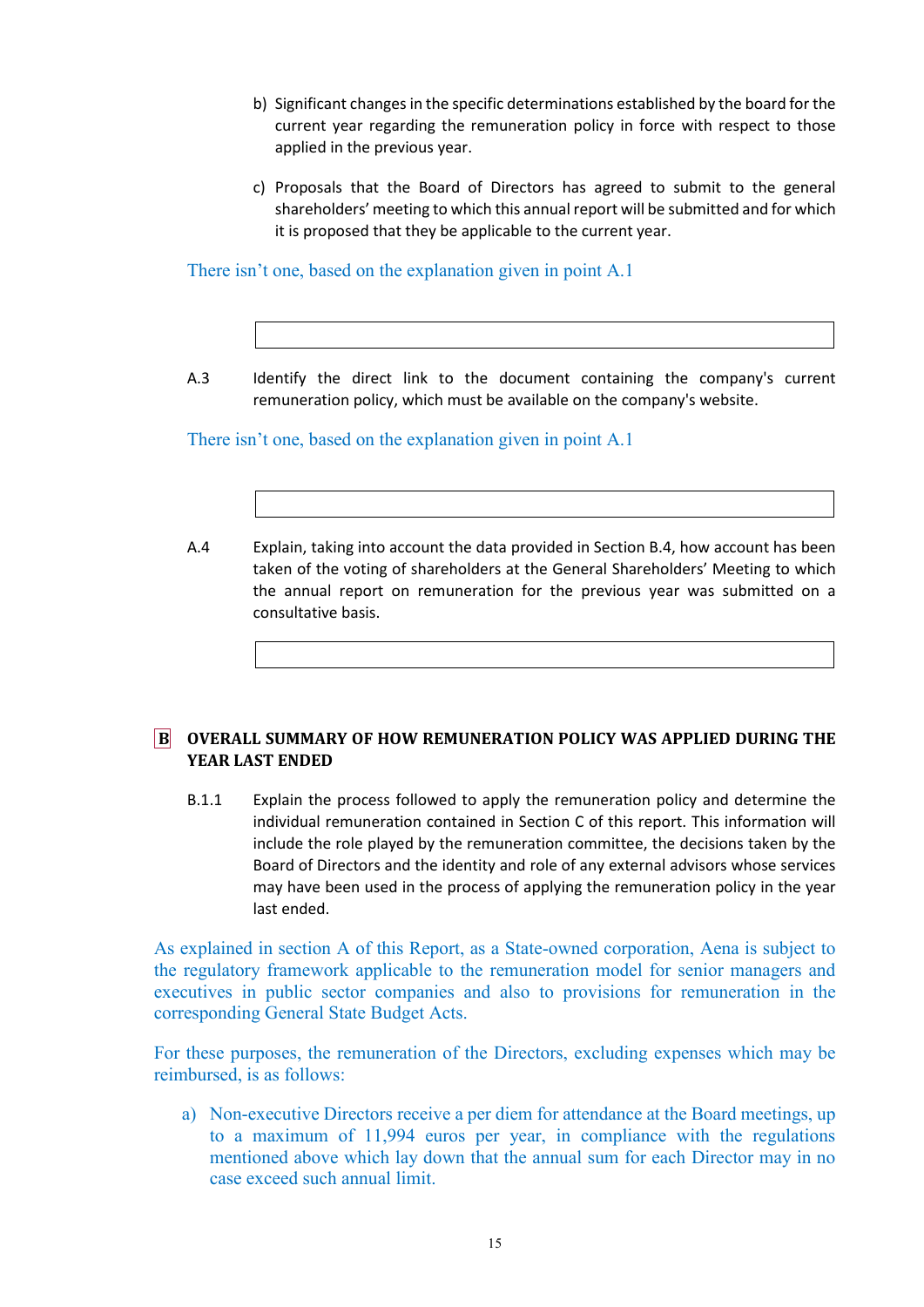b) Aena Directors who also hold senior posts or are senior managers or executives in the public sector do not receive the per diem indicated in the section above as this amount is deposited by Aena in the Public Treasury in the case of Senior Posts.

In 2021, Mr. Maurici Lucena Betriu, Mr. Ángel Luis Arias Serrano, Mr. Ignacio Díaz Bidart and Ms Angélica Martínez Ortega have been considered as occupying senior posts and therefore their allowances are paid into the Public Treasury.

- c) The Chairman-Chief Executive Officer, as described in section A of this Report, receives a fixed annual remuneration amounting to 114,969.24 euros. He also receives a complementary remuneration, which includes an allowance for his position and a variable allowance, which cannot exceed the maximum percentage set for the group in which Aena is classified, which is Group 1, as indicated in section A1 above.
- d) The Managing Director of Airports (Executive Director), as explained in section A of this Report, receives a fixed remuneration which amounts to 92,946.80 euros. He also receives a complementary remuneration, which includes an allowance for his position and a variable allowance, which cannot exceed the maximum percentage set for the group in which Aena is classified, which is Group 1, as indicated in section A1 above.
- e) In 2021, the salary reviews corresponding to 2020 (which was pending) and 2021 have been applied.

The salary review for 2020 set out in Royal Decree-Law 2/2020 of 21 January 2020, consists of a 2% increase on the remuneration in force at 31 December 2019.

The salary review for 2021, included in Law 11/2020, of 30 December, of the General State Budget for 2021, consists of an increase of 0.9% with respect to the salaries in force on 31 December 2020.

It is hereby stated for the record that, prior to approval by the Board of Directors, the Appointments, Remuneration and Corporate Governance Committee reports favourably on the objectives that will be used to calculate the variable remuneration received by the Executive Directors.

B.1.2 Explain any deviation from the procedure established for the application of the remuneration policy that has occurred during the year.

There isn't one, based on the explanation given in point A.1

B.1.3 Indicate whether any temporary exception has been applied to the remuneration policy and, if so, explain the exceptional circumstances that have led to the application of these exceptions, the specific components of the remuneration policy affected and the reasons why the entity believes that these exceptions have been necessary to serve the long-term interests and sustainability of the society as a whole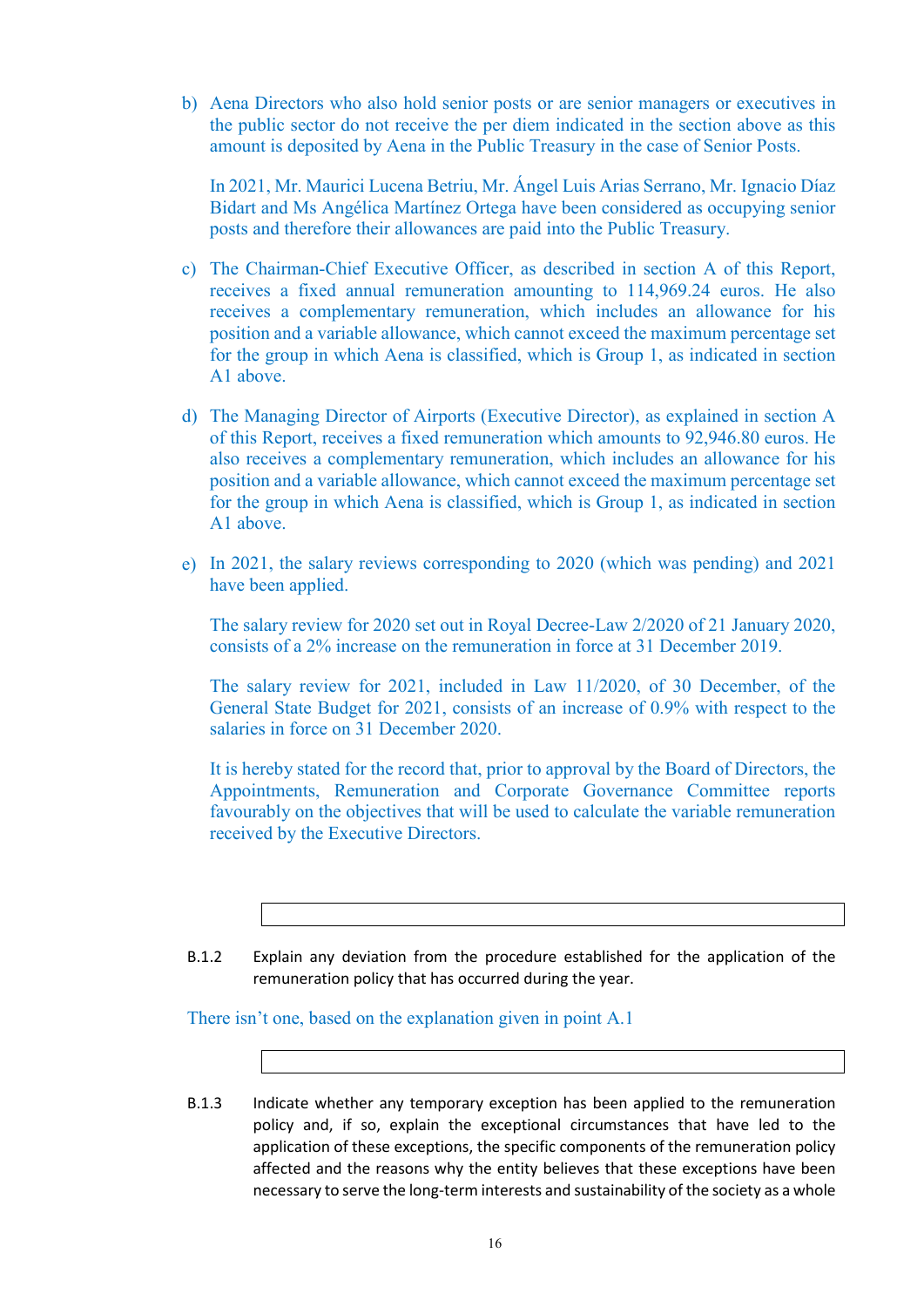or ensure its viability. Similarly, quantify the impact that the application of these exceptions has had on the remuneration of each director over the year.

There isn't one, based on the explanation given in point A.1

B.2 Explain the different actions taken by the company in relation to the remuneration system and how they have contributed to reducing exposure to excessive risks, aligning it with the long-term objectives, values and interests of the company, including a reference to the measures adopted to ensure that the long-term results of the company have been taken into consideration in the remuneration accrued. Ensure that an appropriate balance has been attained between the fixed and variable components of the remuneration, the measures adopted in relation to those categories of personnel whose professional activities have a material effect on the company's risk profile and the measures in place to avoid any possible conflicts of interest.

Aena, as a State-owned company, is subject both to the regulatory framework applicable to the remuneration model for senior executives and managers in the public business sector, and to the provisions on remuneration in the corresponding General State Budget Acts, so there is no margin of discretion when it comes to setting specific actions regarding the remuneration of Directors.

B.3 Explain how the remuneration accrued and consolidated over the financial the year complies with the provisions of the current remuneration policy and, in particular, how it contributes to the company's long-term and sustainable performance.

> Furthermore, report on the relationship between the remuneration obtained by the directors and the results or other performance measures of the company in the short and long term, explaining, if applicable, how variations in the company's performance have influenced changes in directors' remuneration, including any accrued remuneration payment of which has been deferred, and how such remuneration contributes to the short- and long-term results of the company.

### There isn't one, based on the explanation given in point A

B.4 Report on the result of the consultative vote at the General Shareholders' Meeting on remuneration in the previous year, indicating the number of votes in favour, votes against, abstentions and blank ballots:

|               | <b>Number</b> | % of total      |
|---------------|---------------|-----------------|
| Votes cast    | 130,854,016   | 87,24           |
|               |               |                 |
|               | Number        | % of votes cast |
| Votes against | 5,327,421     | 4.071           |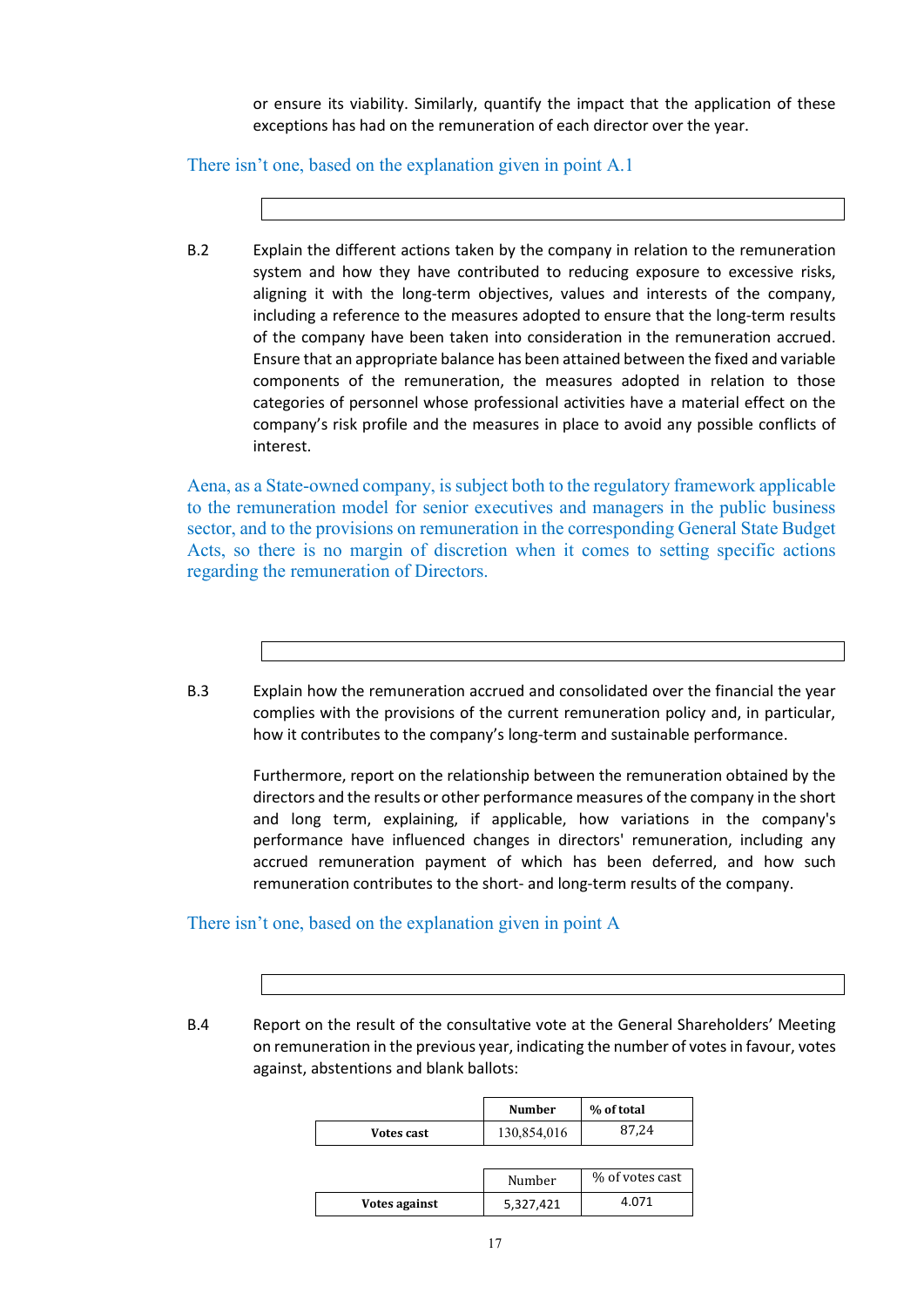| <b>Votes in favour</b> | 125,292,832 | 95.750 |  |  |
|------------------------|-------------|--------|--|--|
| <b>Blank ballots</b>   |             |        |  |  |
| <b>Abstentions</b>     | 233,763     | ነ 179  |  |  |

| <b>Observations</b> |  |
|---------------------|--|
|                     |  |

B.5 Explain how the fixed components accrued and vested during the year by the directors in their capacity as such were determined, their relative proportion with regard to each director and how they changed with respect to the previous year:

Not applicable, based on the explanation given in point A.1.

B.6 Explain how the salaries accrued and vested by each of the executive directors over the past financial year for the performance of management duties were determined, and how they changed with respect to the previous year.

The only executive directors are the Chairman-Chief Executive Officer and the Managing Director of Airports.

During the 2021 financial year, the position of Chairman-Chief Executive Officer has been held by Mr. Maurici Lucena Betriu. His remuneration accrued in this period has been:

| <b>Fixed remuneration:</b>         | <b>Basic Remuneration:</b> | 117,203.40 euros |
|------------------------------------|----------------------------|------------------|
| <b>Supplementary remuneration:</b> | Job allowance:             | 46,881.36 euros  |
|                                    | Variable allowance:        | 13,047.38 euros  |
| <b>Other items:</b>                | Life insurance premium:    | $96.24$ euros    |
|                                    | Pension Plan:              | 1,236.86 euros   |

The variation with respect to the previous year is due to the fact that, on the one hand, during 2021 there has been the payment of the arrears corresponding to the salary review for 2020, which amount to €3,304.95, as provided in the Royal Decree- Law 2/2020, of January 21, 2020, which approves urgent measures regarding remuneration in the public sector, and which was pending application at the end of the 2020 financial year.

On the other hand, the salary review for 2021, included in Law 11/2020, of December 30, on General State Budgets for the year 2021, has also been applied.

Additionally, during the year 2021, contributions were made to the Pension Plan corresponding to 2020, in accordance with Royal Decree-Law 2/2020, dated 21 January 2020, which approves urgent measures regarding compensation in the public sector, and the amounts consolidated in previous years.

During the financial year 2021, the position of Managing Director of Airports (Executive Director) has been held by Mr. Francisco Javier Marín San Andrés and his Remuneration accrued since his appointment as director has been as follows: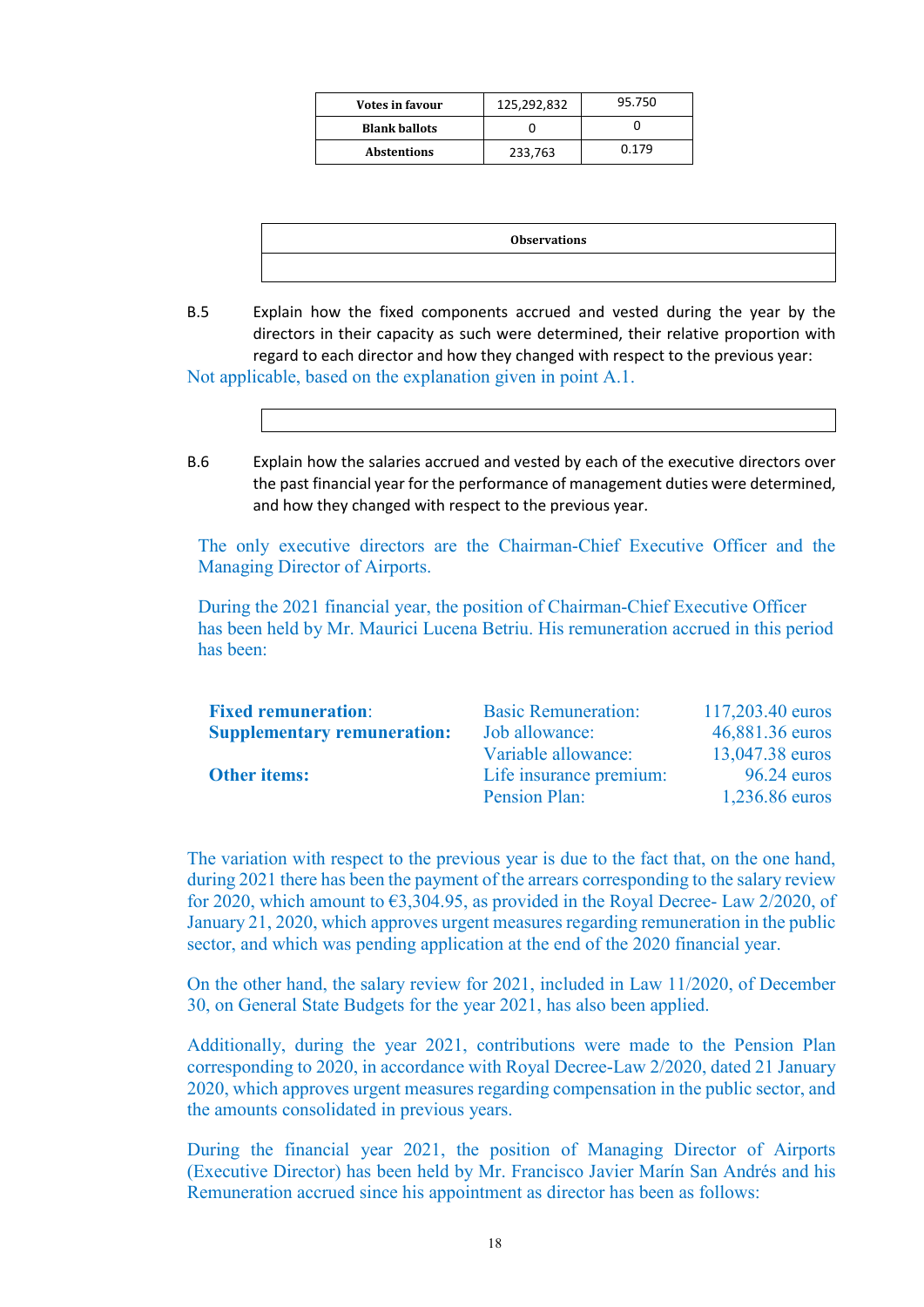| <b>Fixed remuneration:</b><br><b>Supplementary remuneration:</b> | <b>Basic Remuneration:</b><br>Job allowance: | 94,753.08 euros<br>22,508.52 euros |
|------------------------------------------------------------------|----------------------------------------------|------------------------------------|
|                                                                  | Variable allowance:                          | 27,213.38 euros                    |
| <b>Other items:</b>                                              | Life insurance premium:                      | $265.80$ euros                     |
|                                                                  | Vehicle and fuel in-kind                     | 3,739.92 euros                     |
|                                                                  | Pension Plan:                                | 976, 67 euros                      |

The variations with respect to the previous year are mainly due to the fact that in 2020 only the remuneration corresponding to the period of performance as Executive Director during that year, which was from 29 October to 31 December 2020, was reflected, while in 2021 the remuneration for the entire year is reflected.

In addition, during 2021, the arrears corresponding to the salary review for 2020 have been paid, which amount to  $\epsilon$ 2.604,89, although only  $\epsilon$  454.59 corresponds to the period of exercise as Executive Director during that year, as provided for in Royal Decree-Law 2/2020, of January 21, 2020, which approves urgent measures in terms of remuneration in the field of the public sector, and which was pending application at the end of the 2020 financial year.

On the other hand, the salary review for 2021, included in Law 11/2020, of December 30, on General State Budgets for the year 2021, has also been applied.

In addition, during 2021, contributions were made to the Pension Plan corresponding to 2020, in accordance with Royal Decree-Law 2/2020, dated 21 January 2020, which approves urgent measures regarding compensation in the public sector, and the amounts consolidated in previous years.

B.7 Explain the nature and the main characteristics of the variable components of the remuneration systems accrued and vested in the year last ended.

In particular:

- a) Identify each of the remuneration plans that determined the different types of variable remuneration accrued by each of the directors in the year last ended, including information on their scope, date of approval, date of implementation, any vesting conditions that apply, periods of accrual and validity, criteria used to evaluate performance and how this affected the establishment of the variable amount accrued, as well as the measurement criteria used and the time needed to be able to adequately measure all the conditions and criteria stipulated, explaining the criteria and factors applied in regard to the time required and the methods of verifying that the performance or any other kind of conditions linked to the accrual and vesting of each component of variable remuneration have effectively been met.
- b) In the case of share options and other financial instruments, the general characteristics of each plan must include information on the conditions both for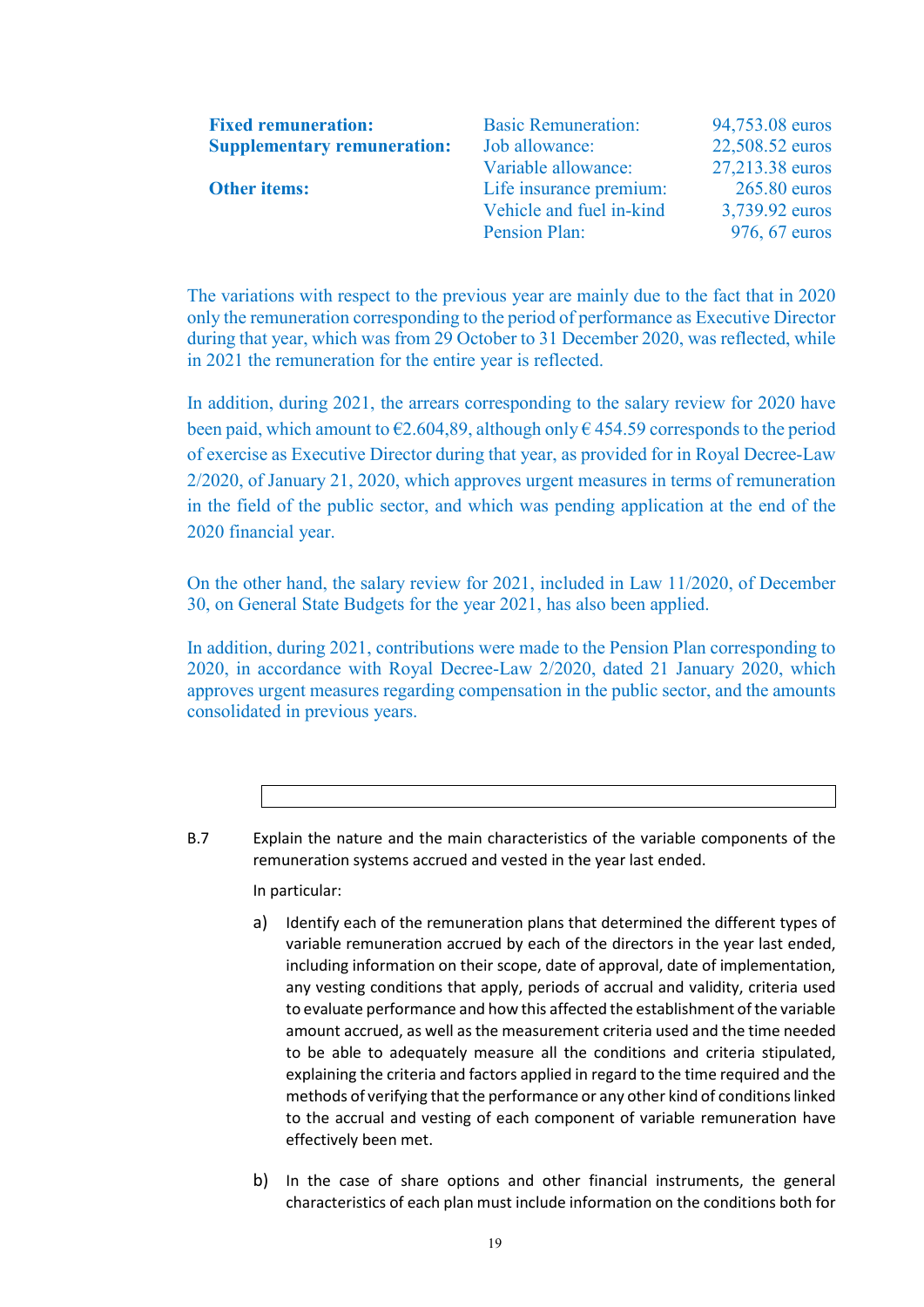acquiring unconditional ownership (vesting) of these options or financial instruments and for exercising them, including the exercise price and period.

- c) Each director that is a beneficiary of remunerations systems or plans that include variable remuneration, and his or her category (executive director, external proprietary director, external independent director or other external director).
- d) Information is to be provided on any periods for accrual, vesting or deferment of payment of vested amounts applied and/or the periods for retention/unavailability of shares or other financial instruments, if any.

**Explain the short-term variable components of the remuneration systems**

Article 7 of Royal Decree 451/2012, of 5 March, regulating the remuneration system for senior managers and executives in the public business sector and other entities, establishes the assignment by whoever exercises financial control or supervision, by the shareholder or, failing that, by the Ministry for the entities included in its scope of application, of the supplement for the post and the variable remuneration supplement for their senior managers and executives.

Only executive directors receive variable remuneration (due to their status as executives of the Company) and, taking into account the criteria contained in said article and the limits established by the Order of 30 March 2012 of the Ministry of Finance and Public Administrations approving the classification of State-owned Company, in accordance with the Royal Decree 451/2012, the Ministry of Public Works resolved to set the amount of the variable supplement of the Chairman-Chief Executive Officer, which amounts to 12,870.25 euros and of the Managing Director of Airports, which amounts to 26,843.95 euros.

The objectives set for the year 2021 for the receipt of variable remuneration have been included in section A1 of this Report, the degree of achievement of each of them in 2021 being as follows:

- 1. CONTROL OF OPERATING EXPENSES: Compliance with the Expenditure Budget (OPEX) approved in the 2021 Operating Budget. Degree of compliance with OPEX conditioned to the evolution of passenger traffic. It has been achieved by 116.25%, which weighted by 20%, gives a result of 23.25%.
- 2. EXECUTION OF INVESTMENTS: Reach the level of regulated investment approved in the 2021 Operating Plan. Degree of compliance with the regulated investment approved for 2021 in certification. It has been achieved by 100%, which weighted by 20%, gives a result of 20%.
- 3. LIQUIDITY / FINANCING: Securing the necessary financing and compliance with debt obligations. Comply with the liquidity ratio required by the European Investment Bank (EIB) and debt covenants. In the event of non-compliance with the latter, obtain sufficient waivers to ensure business continuity. It has been achieved by 100%, which weighted by 20%, gives a result of 20%.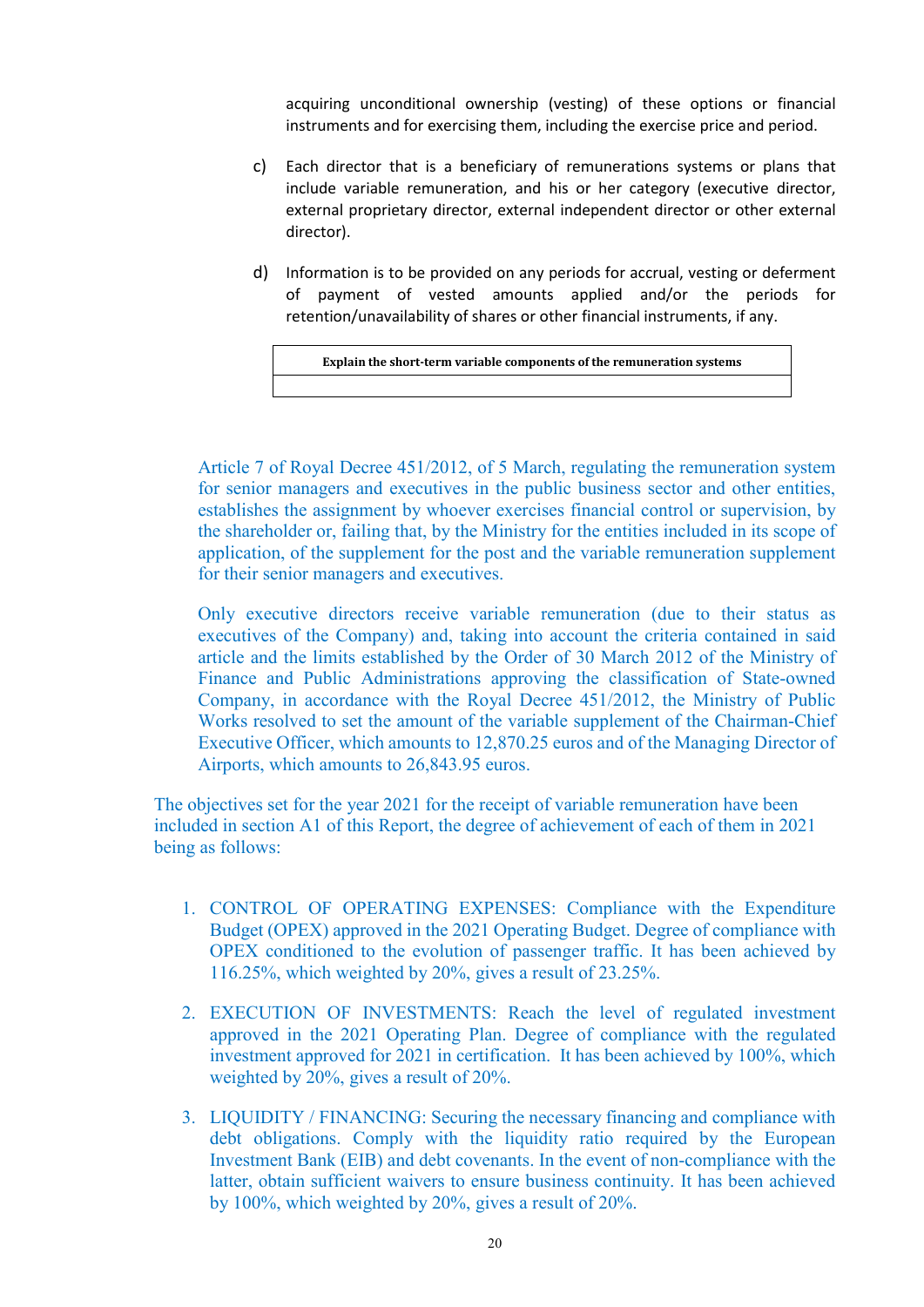- 4. STRATEGY: 2022-26 Strategic Plan. Preparation and proposal for approval by the Board of Directors. It has been achieved by 85%, which weighted by 20%, gives a result of 17%.
- 5. SUSTAINABILITY: Climate Action Plan. Preparation and proposal for approval by the Board of Directors and the General Shareholders' Meeting. It has been achieved by 100%, which weighted by 20%, gives a result of 20%.

The evaluation corresponds to 2021, from 1 January to 31 December, however, it is necessary to remain in the post for at least four (4) months, in order to be eligible.

As regards the methods for verifying that the performance conditions have been effectively satisfied to be able to say that the target has been met, the Economic-Financial Department has verified that the targets have been met in the following way:

- 1. CONTROL OF OPERATING EXPENSES: Compliance with the Expenditure Budget (OPEX) approved in the 2021 Operating Budget. Degree of compliance with OPEX conditioned to the evolution of passenger traffic. With the information available in the Company's systems.
- 2. EXECUTION OF INVESTMENTS: Reach the level of regulated investment approved in the 2021 Operating Plan. Degree of compliance with the regulated investment approved for 2021 in certification. With the information available in the Company's systems
- 3. LIQUIDITY / FINANCING: Securing the necessary financing and compliance with debt obligations. Comply with the liquidity ratio required by the European Investment Bank (EIB) and debt covenants. In the event of non-compliance with the latter, obtain sufficient waivers to ensure business continuity. Compliance with the target is verified with the certificate of compliance with the liquidity ratio and the letter sent to the EIB confirming that all waivers are available.
- 4. STRATEGY: 2022-26 Strategic Plan. Preparation and proposal for approval by the Board of Directors. The degree of compliance with the objective is checked with the objective achievement report prepared by the Directorate of the Office of the Presidency, Regulation and Public Policies.
- 5. SUSTAINABILITY: Climate Action Plan. Preparation and proposal for approval by the Board of Directors and the General Shareholders' Meeting. With the information available in the Company's systems.

The degree of achievement of the company's objectives (which constitute the Chairman-Chief Executive Officer's personal targets) was 100.25%, although, as explained above, the maximum overall attainment of the objectives set may not exceed 100% and, therefore, may not exceed the monetary amount established in the applicable regulations, where the annual variable remuneration is paid in full in cash.

The calculation of the amount of the variable remuneration will consider the degree of compliance and weighting of each of the targets and will apply the standards and internal procedures for evaluation of targets established by the Company for its executives. At the end of the year, the degree of achievement will be determined.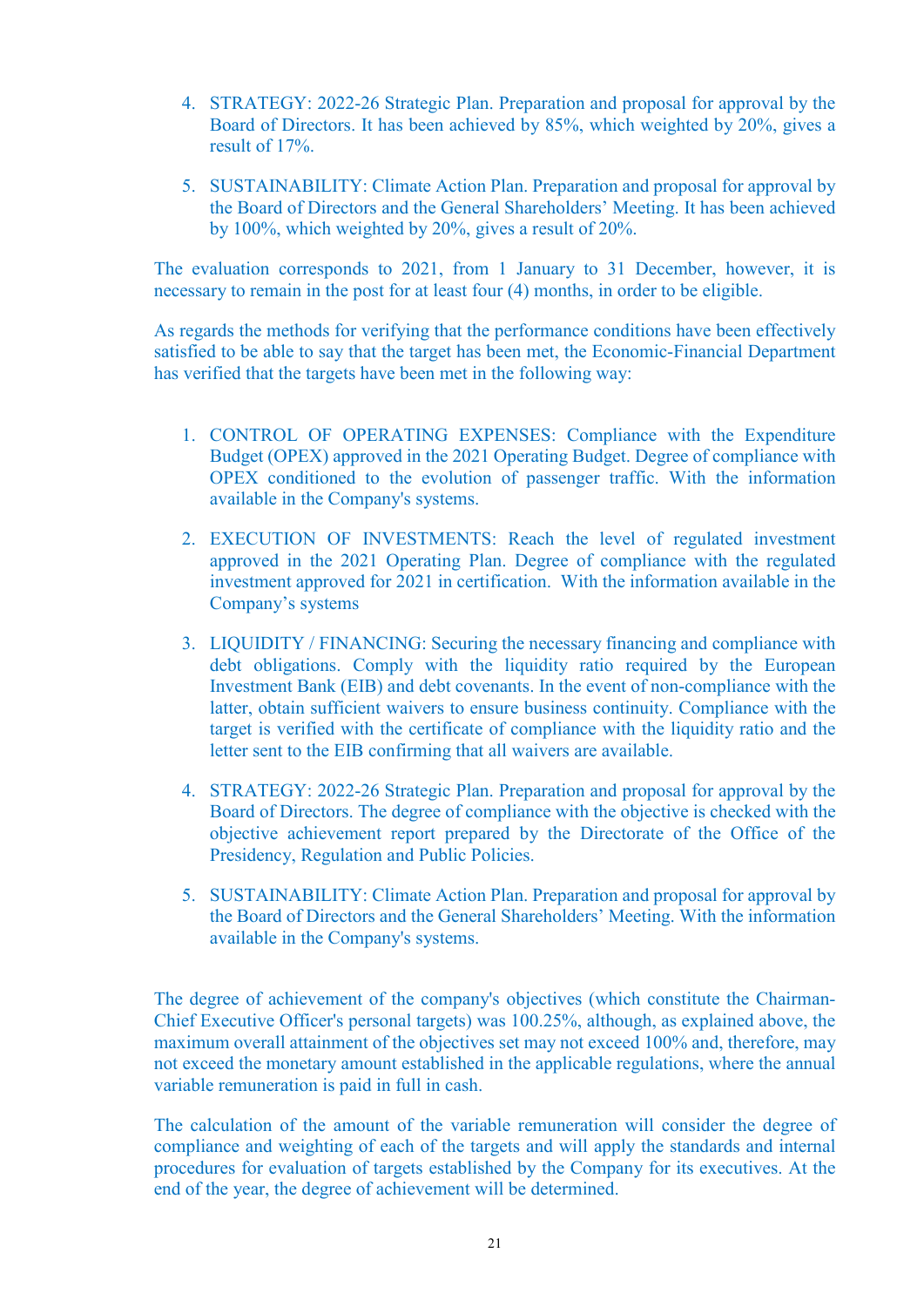The amount to be received as variable supplement accrued during the financial year by the Executive Directors is paid in two parts: 80% of the amount due is paid in December of the financial year and the remaining 20% is paid in March of the following year once the final year-end data have been obtained.

**Explain the long-term variable components of the remuneration systems**

### There are none

B.8 Indicate whether certain variable components have been reduced or clawed back when, in the former case, payment of non-vested amounts has been deferred or, in the latter case, they have vested and been paid, on the basis of data that have subsequently been clearly shown to be inaccurate. Describe the amounts reduced or clawed back through the application of the "malus" (reduction) or clawback clauses, why they were implemented and the years to which they refer.

### This situation has not occurred.

B.9 Explain the main characteristics of the long-term savings schemes where the amount or equivalent annual cost appears in the tables in Section C, including retirement and any other survivor benefit, whether financed in whole or in part by the company or through internal or external contributions, indicating the type of plan, whether it is a defined contribution or defined benefit plan, the contingencies covered, the conditions on which the economic rights vest in favour of the directors and their compatibility with any type of indemnification for early termination or cessation of the contractual relationship between the company and the director.

The Executive Directors are the only Directors taking part in the Joint Promotion Pension Plan for Entities in the Aena Group.

The Joint Promotion Pension Plan for Entities in the Aena Group was set up with an open-ended duration on 27 December 2001 and is a social insurance scheme which is private, voluntary and independent of the public social security system. The nature of its members means it is an employment scheme due to the stipulated defined contribution obligations.

This Plan covers the following contingencies:

- a) Retirement of the participant or participant on hold.
- b) Total permanent disability for the usual profession, absolute disability for any work and great disability of the participant or participant on hold. These situations may be considered so if recognised and declared by the National Institute of Social Security or competent body or, where appropriate, by the competent Jurisdictional Body.
- c) Death of the participant, participant on hold or beneficiary.

Being a participant in the Plan is compatible with other types of compensation for early termination or termination of the contractual relationship between the company and the Director.

The consolidated rights of the participant will include the part of the capitalisation fund that corresponds to him/her based on the contributions, as well as the benefits generated by the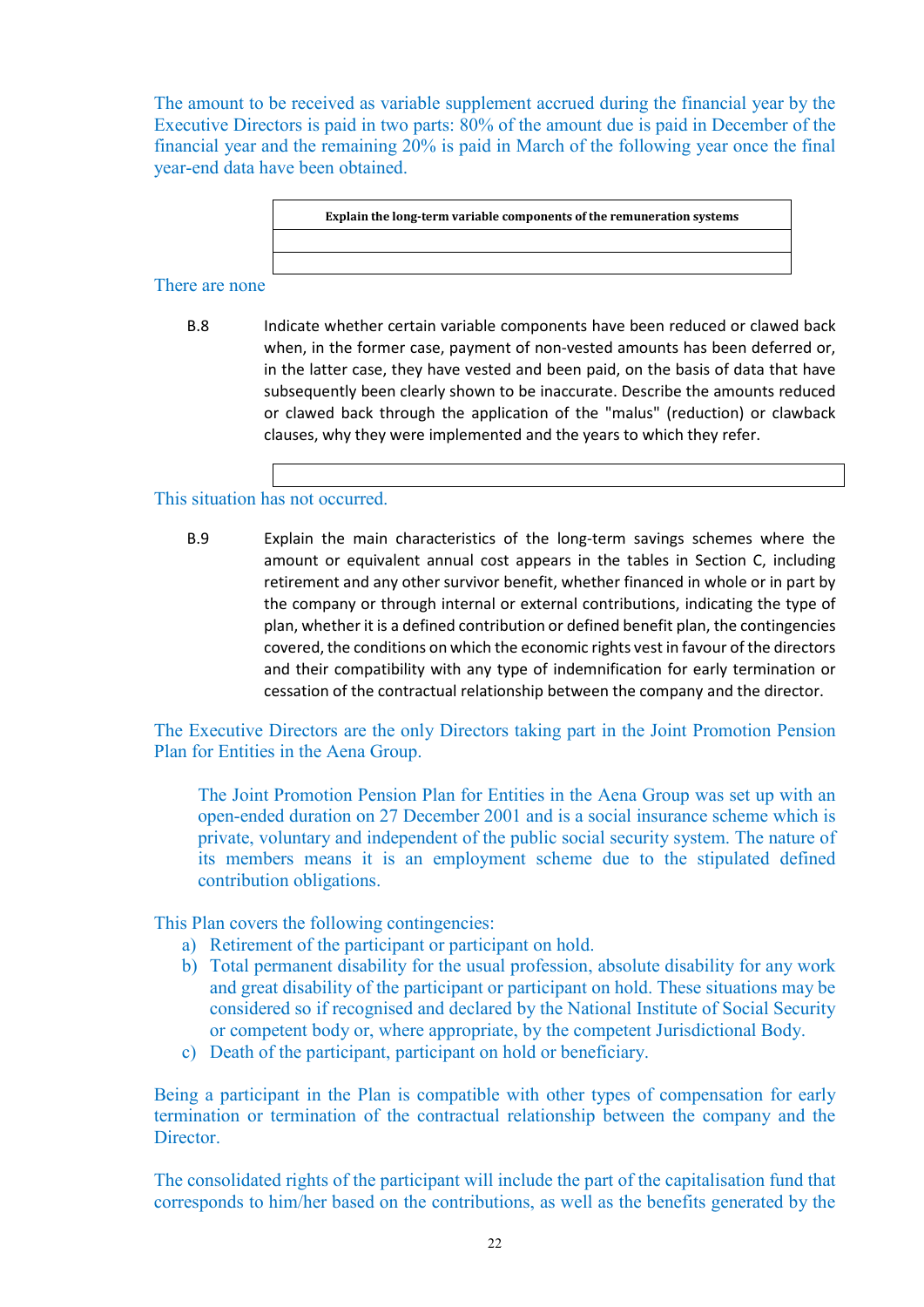resources invested, taking care, as the case may be, of the losses, costs and expenses that may have occurred. In this sense, the contribution made by the company will be governed by what is indicated in the General State Budgets Act in force each year.

During 2021, the contributions corresponding to 2020 were made, consisting of an additional increase of 0.30%, in accordance with Royal Decree-Law 2/2020 of 21 January 2020, which approves urgent measures regarding remuneration in the public sector, and the amounts consolidated in previous years. These contributions amount to 1,236.86 euros for the Chairman and Chief Executive Officer and 976.67 euros for the Managing Director of Airports.

B.10 Explain, where applicable, the indemnification or any other type of payment deriving from the early cessation, whether at the company's or the director's initiative, or from the termination of the contract in the terms provided therein, accrued and/or received by directors during the year last ended.

The only case in which this type of payment might be made would be in the event of termination of the Executive Directors' contract.

The duration of the Executive Directors' contracts is open-ended and no financial compensation is provided for in the event of termination of the contractual relationship with the Company when such termination is the result of the Directors' non-compliance with their obligations.

In the case of the Chairman-Chief Executive Officer's contract being terminated by the Company in the absence of any of the following causes: unfair conduct or conduct seriously prejudicial to the interests of the Company or meaning non-compliance with their obligations, and when the contract is ended by the Director's unilateral decision as a consequence of serious contractual non-compliance with its obligations by the Company, the Chairman-Chief Executive Officer, as he is not a national, regional or local public sector official or employee, will have the right to a severance package equivalent to seven days' of his annual cash salary per year of service, with the limit of six months' remuneration.

In case of termination by mutual agreement between the parties or due to resignation by the Chairman-Chief Executive Officer without serious breach of contract by the Company, they will not be entitled to any compensation.

The period of notice envisaged in the contract is 15 calendar days for both the Company and the Chairman-Chief Executive Officer. In the event of failure to comply with this period, there is an obligation of compensation in a sum equivalent to the remuneration corresponding to the period of notice not observed.

With regard to the system of exclusivity, the Chairman-Chief Executive Officer is subject to application of Article 13 of Law 3/2015, of 30 March, regulating the exercise of senior posts in Spanish Government organisations, according to which he must have the authorisation of the Council of Ministers to be the Chairman of the companies referred to in Article 13.2 of that Law.

There are no exclusivity, post-contractual non-compete and tenure or loyalty agreements.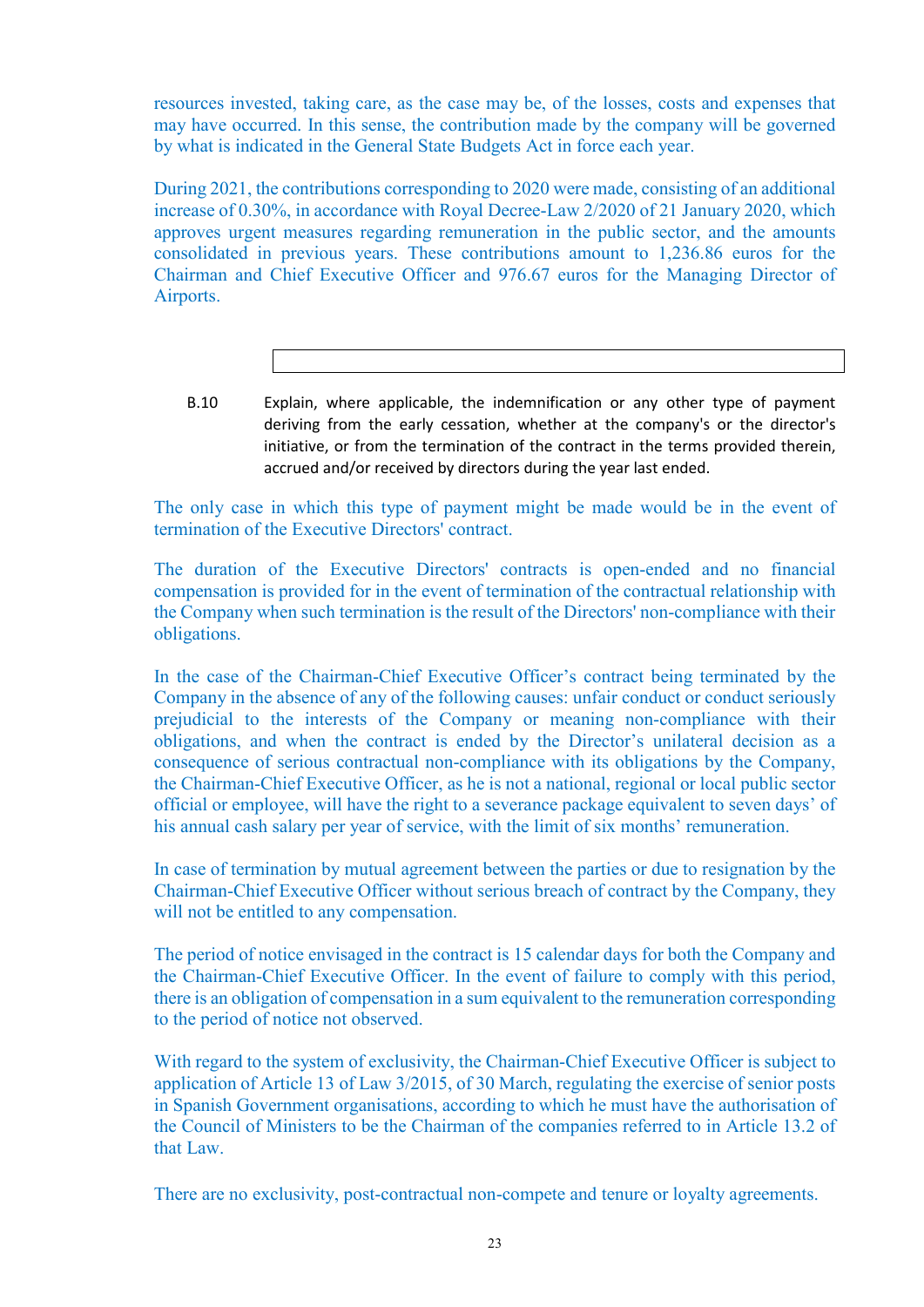The duration of the Managing Director of Airports' (Executive Director) contract is openended and no financial compensation is provided for in the event of termination of the contractual relationship with the Company when such termination is the result of the Director's non-compliance with their obligations.

If the Company were to terminate the contract of the Managing Director of Airports (executive director) in the absence of any of the following causes: unfair conduct or conduct which seriously damages the Company's interests or implying non-compliance with their obligations, and when the contract is ended by the Director's unilateral decision as a consequence of serious contractual non-compliance by the Company of its obligations, the director, as he/she is an employee of a state public sector company with a reserved position, will not be entitled to any severance package whatsoever, except for that for failure to give advance notice.

In case of termination by mutual agreement between the parties or due to resignation by the Managing Director of Airports (executive director) without serious breach of contract by the Company, they will not be entitled to any compensation.

The notice period provided for in the contract is 15 calendar days for the Company and 3 months for the Director (executive director). In the event of failure to comply with this period, there is an obligation of compensation in a sum equivalent to the remuneration corresponding to the period of notice not observed.

With regard to the exclusivity regime, in the event that the Managing Director of Airports executive director - wishes to carry out any of the exempted activities provided for in Article 19 of Law 53/1984, of 26 December, on Incompatibilities of personnel in the service of the Public Administrations, they must expressly declare this to the financial supervisor/shareholder and receive approval, in the form of a resolution of the Board of Directors of the Company, without prejudice to the need for authorisation from the Council of Ministers in the cases provided for in Article 8 of the aforementioned law.

There are no exclusivity, post-contractual non-compete and tenure or loyalty agreements.

B.11 Indicate whether there have been any significant changes in the contracts of persons exercising senior management functions, such as executive directors, and, if so, explain them. In addition, explain the main conditions of the new contracts signed with executive directors during the year, unless these have already been explained in Section A.1.

There have been no changes in the contracts of the people who perform senior management roles as Executive Directors.

B.12 Explain any supplementary remuneration accrued by directors in consideration of the provision of services other than those inherent in their position.

Not applicable.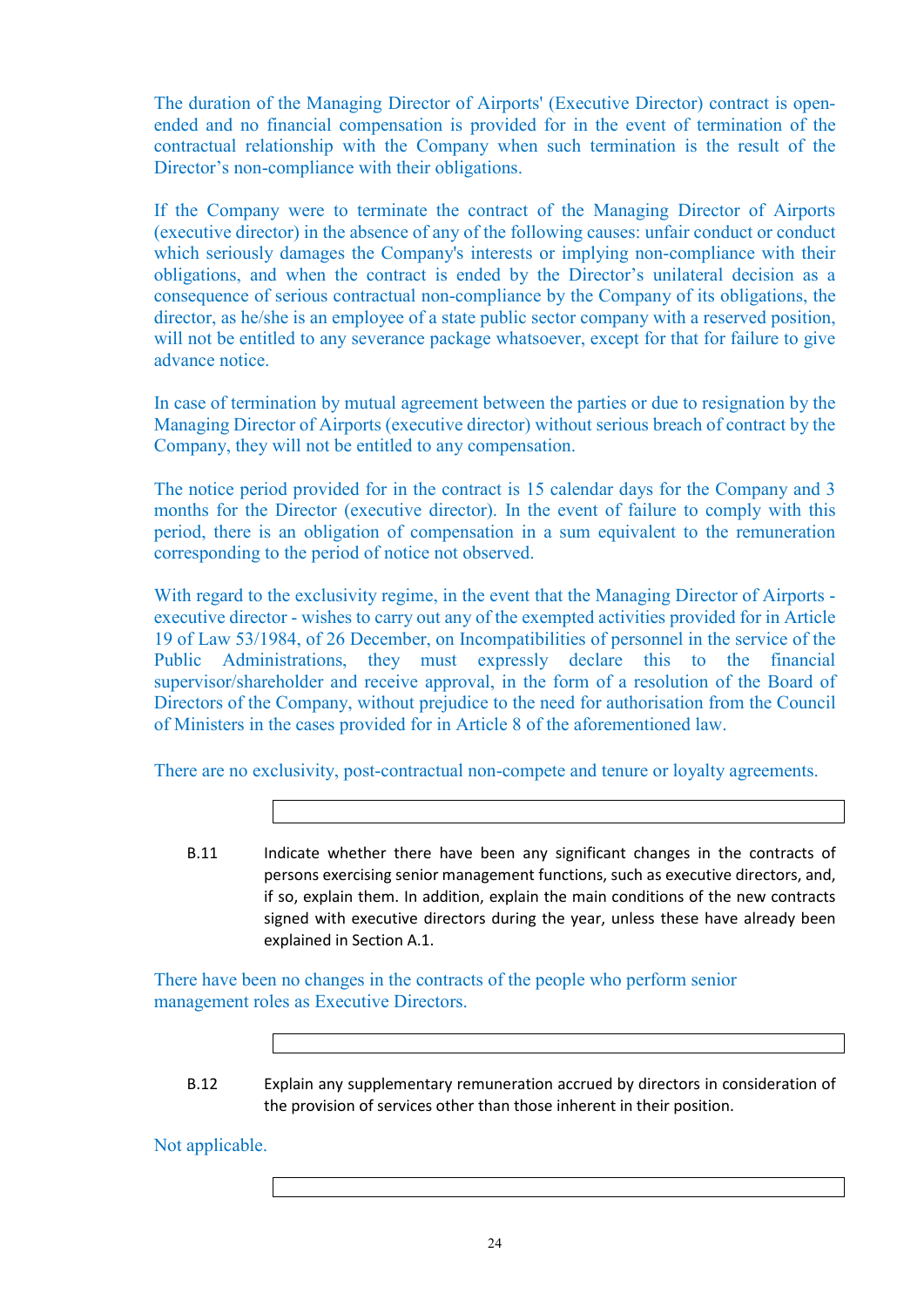B.13 Explain any remuneration deriving from advances, loans or guarantees granted, indicating the interest rate, their key characteristics and any amounts returned, as well as the obligations assumed on their behalf by way of guarantee.

Not applicable.

B.14 Itemise the remuneration in kind accrued by the directors during the year, briefly explaining the nature of the various salary components.

Executive Directors are the beneficiaries of the group life and accident insurance and health insurance policies that are taken out for all employees of the company, which do not, however, apply to the other Directors.

These policies are imputed as remuneration in kind. In the case of the Life and Accident Insurance Policy, the whole of the premium is considered as payment in kind and, in the case of the Health Insurance, the sum which exceeds 500 euros annually is considered as payment in kind, a sum which in 2021 has not been surpassed.

The Life and Accident Insurance premium accrued during 2021 by the holder who has held the position of Chairman-Chief Executive Officer, Mr. Maurici Lucena Betriu, amounts to 96.24 euros and the Life and Accident Insurance premium accrued, by the holder who has held the position of Managing Director of Airports, Mr. Francisco Javier Marín San Andrés, amounts to 265.80 euros.

The Managing Director of Airports, Mr. Francisco Javier Marín San Andrés, is also imputed remuneration in kind for the use of a company vehicle and fuel allowance which, amounts to 3,739.92 euros.

B.15 Explain the remuneration accrued by any director by virtue of payments made by the listed company to a third company in which the director provides services when these payments seek to remunerate the director's services to the company.

## Not applicable.

B.16 Explain and detail the amounts accrued in the year in relation to any other remuneration concept other than that set forth above, whatever its nature or the group entity that pays it, including all benefits in any form, such as when it is considered a related-party transaction or, especially, when it significantly affects the true image of the total remuneration accrued by the director. Explain the amount granted or pending payment, the nature of the consideration received and the reasons for those that would have been considered, if applicable, that do not constitute remuneration to the director or in consideration for the performance of their executive functions and whether or not has been considered appropriate to be included among the amounts accrued under the "Other concepts" heading in Section C.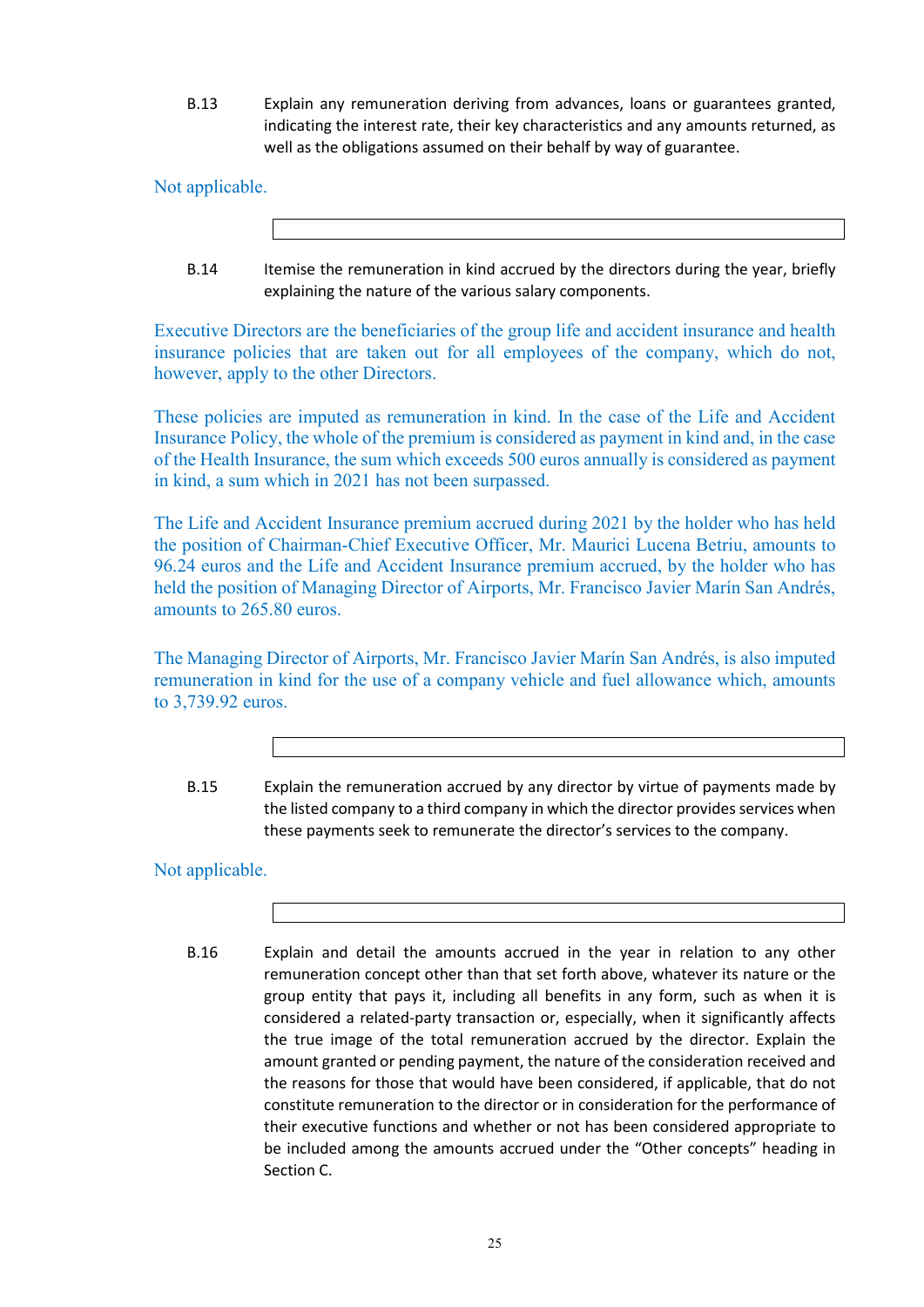### Not applicable.

# C ITEMISED INDIVIDUAL REMUNERATION ACCRUED BY EACH DIRECTOR

| Name                             | <b>Type</b> | Period of accrual in year |  |  |  |
|----------------------------------|-------------|---------------------------|--|--|--|
|                                  |             | 2021                      |  |  |  |
| LUCENA BETRIU, MAURICI           | Executive   | From<br>01/01/2021<br>to  |  |  |  |
|                                  |             | 31/12/2021                |  |  |  |
| ARIAS SERRANO, ANGEL             | Proprietary | 01/01/2021<br>From<br>to  |  |  |  |
| LUIS                             |             | 31/12/2021                |  |  |  |
| ARRANZ NOTARIO, PILAR            | Proprietary | 01/01/2021<br>From<br>to  |  |  |  |
|                                  |             | 31/12/2021                |  |  |  |
| BARDÓN<br>FERNÁNDEZ-             | Proprietary | 01/01/2021<br>From<br>to  |  |  |  |
| PACHECO, MARTA                   |             | 14/10/2021                |  |  |  |
| CANO PIQUERO, IRENE              | Independent | 01/01/2021<br>From<br>to  |  |  |  |
|                                  |             | 31/12/2021                |  |  |  |
| DELACAMPAGNE CRESPO,             | Proprietary | 28/10/2021<br>From<br>to  |  |  |  |
| <b>MANUEL</b>                    |             | 31/12/2021                |  |  |  |
| DÍAZ<br>BIDART,<br><b>JUAN</b>   | Proprietary | 01/01/2021<br>From<br>to  |  |  |  |
| <b>IGNACIO</b>                   |             | 31/12/2021                |  |  |  |
| DURÁN I LLEIDA, JOSEP            | Independent | 01/01/2021<br>From<br>to  |  |  |  |
| <b>ANTONI</b>                    |             |                           |  |  |  |
|                                  |             | 31/12/2021                |  |  |  |
| <b>FERRER</b><br>MORENO,         | Proprietary | 01/01/2021<br>From<br>to  |  |  |  |
| <b>FRANCISCO</b>                 |             | 27/09/2021                |  |  |  |
| <b>IGLESIAS HERRAIZ, LETICIA</b> | Independent | 01/01/2021<br>From<br>to  |  |  |  |
|                                  |             | 31/12/2021                |  |  |  |
| LÓPEZ SEIJAS, AMANCIO            | Independent | 01/01/2021<br>From<br>to  |  |  |  |
|                                  |             | 31/12/2021                |  |  |  |
| ANDRÉS,<br>MARÍN SAN             | Executive   | 01/01/2021<br>From<br>to  |  |  |  |
| <b>FRANCISCO JAVIER</b>          |             | 31/12/2021                |  |  |  |
| MARTÍNEZ<br>ORTEGA,              | Proprietary | 01/01/2021<br>From<br>to  |  |  |  |
| ANGÉLICA                         |             | 31/12/2021                |  |  |  |
| MÍGUEZ BAILO, RAÚL               | Proprietary | 28/09/2021<br>From<br>to  |  |  |  |
|                                  |             | 31/12/2021                |  |  |  |
| RÍO CORTÉS, JUAN                 | Independent | 01/01/2021<br>From<br>to  |  |  |  |
|                                  |             | 31/12/2021                |  |  |  |
| TCI ADVISORY SERVICES            | Proprietary | 01/01/2021<br>From<br>to  |  |  |  |
| <b>LLP</b>                       |             | 31/12/2021                |  |  |  |
| TERCEIRO LOMBA, JAIME            | Independent | From<br>01/01/2021<br>to  |  |  |  |
|                                  |             | 31/12/2021                |  |  |  |

- C.1 Complete the following tables regarding the individual remuneration of each director (including remuneration received for performing executive duties) accrued during the year.
	- **a) Remuneration from the reporting company:**
		- **i) Remuneration accruing in cash (thousands of euros)**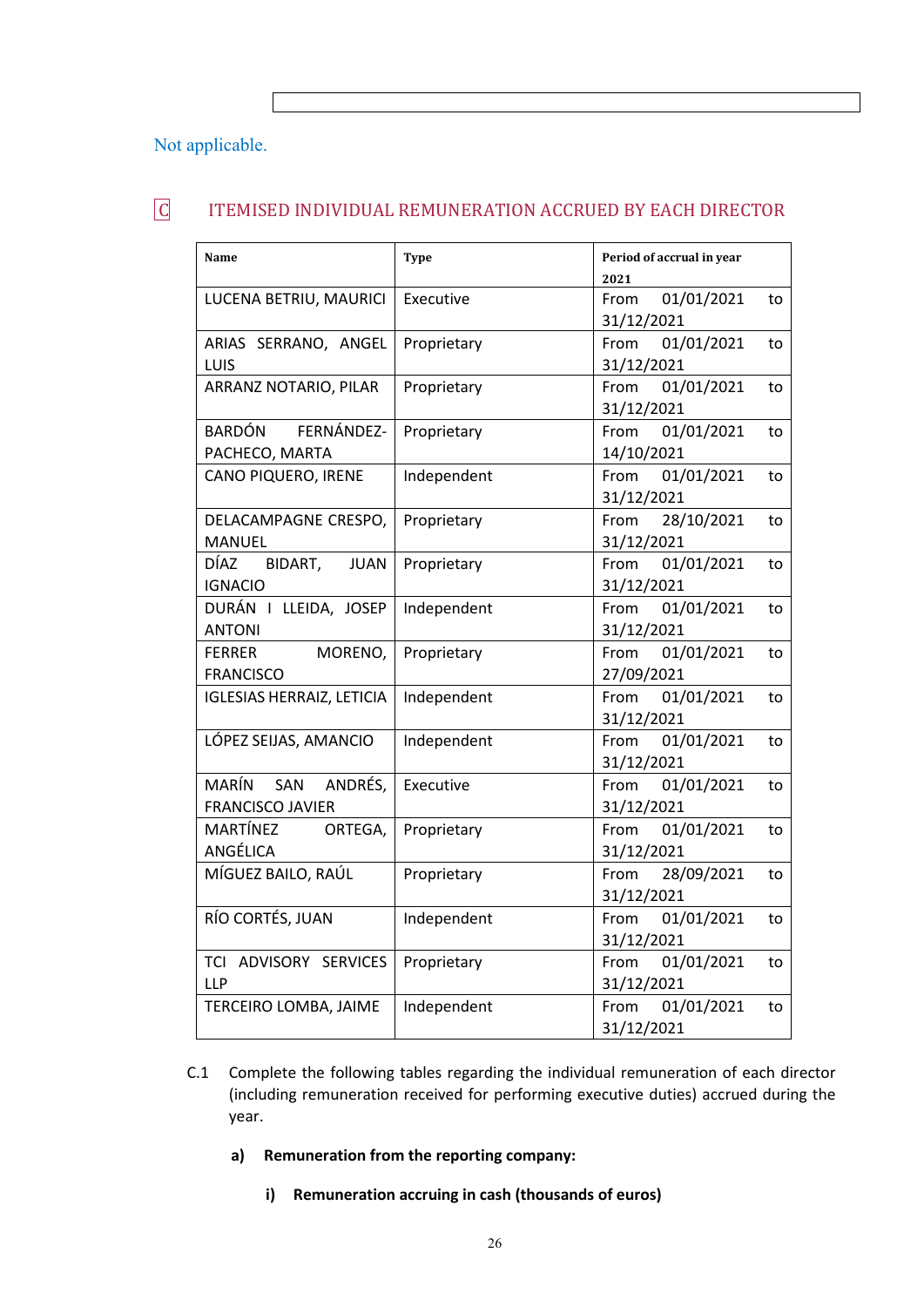| Name                                                                                                   | Fixed<br>remun<br>eration | Attendan<br>ce fees | Remunerati<br>on for<br>membershi<br>p of board<br>committees | <b>Salary</b> | Short-term<br>variable<br>remunerati<br>on | Long-term<br>variable<br>remuneration | Indemnification | <b>Other</b><br>items | Total<br>year n<br>(2021) | <b>Total</b><br>year n-1<br>(2020) |
|--------------------------------------------------------------------------------------------------------|---------------------------|---------------------|---------------------------------------------------------------|---------------|--------------------------------------------|---------------------------------------|-----------------|-----------------------|---------------------------|------------------------------------|
| <b>LUCENA</b><br>BETRIU,<br><b>MAURICI</b>                                                             |                           | 0                   | $\mathbf 0$                                                   | 164           | 13                                         |                                       |                 |                       | 177                       | 169                                |
| <b>ARIAS</b><br>SERRANO,<br>ANGEL LUIS                                                                 |                           | 0                   | $\pmb{0}$                                                     |               |                                            |                                       |                 |                       | $\pmb{0}$                 | $\mathbf 0$                        |
| PILAR<br><b>ARRANZ</b><br><b>NOTARIO</b>                                                               |                           | 12                  |                                                               |               |                                            |                                       |                 |                       | 12                        | 12                                 |
| <b>BARDÓN</b><br><b>FERNÁNDE</b><br>Z-PACHECO,<br><b>MARTA</b>                                         |                           | 10                  |                                                               |               |                                            |                                       |                 |                       | 10                        | 12                                 |
| CANO<br>PIQUERO,<br><b>IRENE</b>                                                                       |                           | 12                  |                                                               |               |                                            |                                       |                 |                       | 12                        | $\mathbf{1}$                       |
| <b>DELACAMP</b><br>$\operatorname{AGNE}$<br>CRESPO,<br><b>MANUEL</b>                                   |                           | $\overline{2}$      |                                                               |               |                                            |                                       |                 |                       | $\overline{2}$            | $\boldsymbol{0}$                   |
| DÍAZ<br>BIDART,<br><b>JUAN</b><br><b>IGNACIO</b>                                                       |                           | 0                   | $\pmb{0}$                                                     |               |                                            |                                       |                 |                       | 0                         | $\boldsymbol{0}$                   |
| DURÁN I<br>LLEIDA,<br><b>JOSEP</b><br><b>ANTONI</b>                                                    |                           | 12                  |                                                               |               |                                            |                                       |                 |                       | 12                        | 12                                 |
| <b>FERRER</b><br>MORENO,<br><b>FRANCISCO</b>                                                           |                           | 10                  |                                                               |               |                                            |                                       |                 |                       | 10                        | 12                                 |
| <b>IGLESIAS</b><br>HERRAIZ,<br><b>LETICIA</b>                                                          |                           | 12                  |                                                               |               |                                            |                                       |                 |                       | 12                        | 12                                 |
| <b>LÓPEZ</b><br>SEIJAS,<br><b>AMANCIO</b>                                                              |                           | 12                  |                                                               |               |                                            |                                       |                 |                       | 12                        | 12                                 |
| <b>MARÍN SAN</b><br>ANDRÉS,<br><b>FRANCISCO</b><br><b>JAVIER</b>                                       |                           | $\mathbf 0$         |                                                               | 117           | 27                                         |                                       |                 |                       | 144                       | 24                                 |
| <b>MARTÍNEZ</b><br>ORTEGA,<br>ANGÉLICA                                                                 |                           | $\boldsymbol{0}$    | 0                                                             |               |                                            |                                       |                 |                       | $\pmb{0}$                 | $\pmb{0}$                          |
| <b>MÍGUEZ</b><br>BAILO,<br><b>RAÚL</b>                                                                 |                           | $\overline{2}$      |                                                               |               |                                            |                                       |                 |                       | $\overline{2}$            | $\pmb{0}$                          |
| RÍO<br>CORTÉS,<br>$\rm JUAN$                                                                           |                           | 12                  |                                                               |               |                                            |                                       |                 |                       | 12                        | $\pmb{0}$                          |
| TCI<br><b>ADVISORY</b><br><b>SERVICES</b><br>${\rm LLP}$                                               |                           | 12                  |                                                               |               |                                            |                                       |                 |                       | 12                        | 12                                 |
| <b>TERCEIRO</b><br>LOMBA,<br>$\ensuremath{\mathsf{J}}\ensuremath{\mathsf{A}}\ensuremath{\mathsf{IME}}$ |                           | 12                  |                                                               |               |                                            |                                       |                 |                       | 12                        | 12                                 |

### **Observations**

The per diems accrued in 2021 by Mr. Maurici Lucena Betriu, Mr. Angel Luis Arias Serrano, Mr. Ignacio Díaz Bidart, Ms Angélica Martínez Ortega have not been taken into account for the purposes of completing this section, since they have been paid directly to the Treasury, given that these Directors are considered to be senior executives as indicated in Section A1. Likewise, Mr. Francisco Javier Marín San Andrés, executive director of the Company since 29 October 2020, does not receive the allowance for attendance to the Board of Directors as he is the Managing Director of Airports, subject to Royal Decree 451/2012, of 5 March, which regulates the remuneration system for senior managers and executives in the public business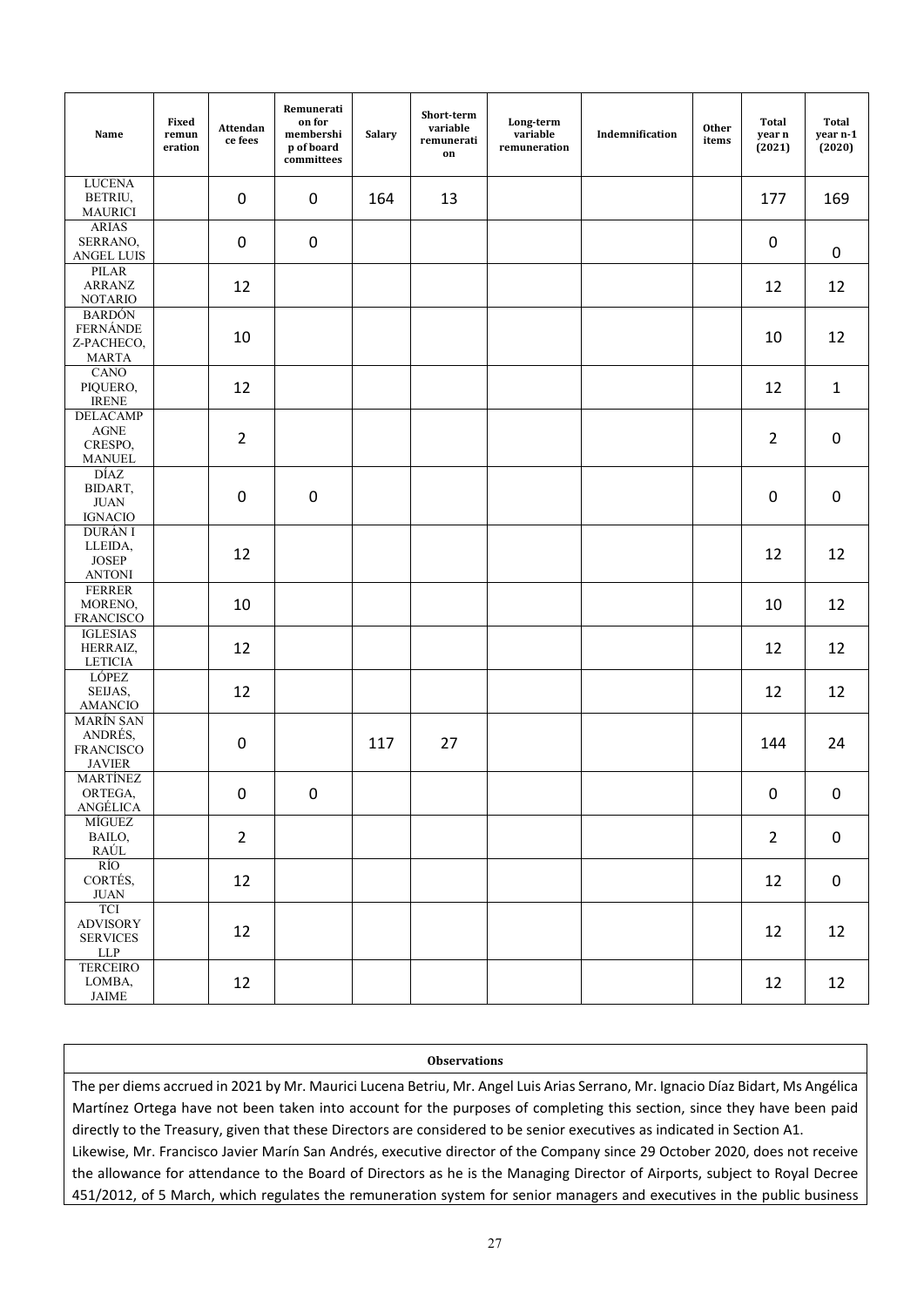sector and other entities. Article 8.1 of the Decree sets out the incompatibility of this salary remuneration with the receipt of indemnities provided for in Article 27.1.a) of RD 462/2002, of 24 May, on indemnities for reasons of service, which regulates the payment for attendance at meetings of the Board of Directors.

### **ii) Table of changes in share-based remuneration schemes and gross profit from vested shares or financial instruments**

|                   |                   | <b>Financial instruments at</b><br>start of year n |                                | <b>Financial instruments</b><br>granted during year n |                                | Financial instruments vested during the year |                                            | Instrume<br>nts<br>matured<br>but not<br>exercised | <b>Financial instruments at</b><br>end of year n                                                        |                              |                       |                                 |
|-------------------|-------------------|----------------------------------------------------|--------------------------------|-------------------------------------------------------|--------------------------------|----------------------------------------------|--------------------------------------------|----------------------------------------------------|---------------------------------------------------------------------------------------------------------|------------------------------|-----------------------|---------------------------------|
| Name              | Name<br>of plan   | No. of<br>instruments                              | No. of<br>equivalent<br>shares | No. of<br>instruments                                 | No. of<br>equivalent<br>shares | No. of<br>instrume<br>nts                    | No. of<br>equivalent /<br>vested<br>shares | <b>Price of</b><br>vested<br>shares                | <b>Gross benefit</b><br>from vested<br>shares or<br>financial<br>instruments<br>(thousands of<br>euros) | No.<br>of<br>instrume<br>nts | No. of<br>instruments | No. of<br>equivale<br>nt shares |
| <b>Director 1</b> | Plan 1            |                                                    |                                |                                                       |                                |                                              |                                            |                                                    |                                                                                                         |                              |                       |                                 |
|                   | Plan <sub>2</sub> |                                                    |                                |                                                       |                                |                                              |                                            |                                                    |                                                                                                         |                              |                       |                                 |

**Observations**

### **iii) Long-term savings schemes**

|                          | Remuneration from vesting of rights<br>to savings schemes |
|--------------------------|-----------------------------------------------------------|
| LUCENA BETRIU, MAURICI   | 1 (thousands of euros)                                    |
| MARÍN SAN ANDRÉS, JAVIER | 1 (thousands of euros)                                    |

|                  |              |                                                   | Contribution for the year by the company<br>(thousands of euros) |                                                       | Amount of accrued funds                             |                                                             |                                                     |                                                             |  |
|------------------|--------------|---------------------------------------------------|------------------------------------------------------------------|-------------------------------------------------------|-----------------------------------------------------|-------------------------------------------------------------|-----------------------------------------------------|-------------------------------------------------------------|--|
|                  |              | Savings schemes<br>with vested<br>economic rights |                                                                  | Savings schemes<br>with non-vested<br>economic rights |                                                     | (thousands of euros)                                        |                                                     |                                                             |  |
| Name             |              |                                                   |                                                                  |                                                       | <b>Year 2021</b><br><b>Year 2020</b>                |                                                             |                                                     |                                                             |  |
|                  | Year<br>2021 | Year<br>2020                                      | Year n                                                           | Year<br>n-1                                           | <b>Schemes</b><br>with vested<br>economic<br>rights | <b>Schemes</b><br>with non-<br>vested<br>economic<br>rights | <b>Schemes</b><br>with vested<br>economic<br>rights | <b>Schemes</b><br>with non-<br>vested<br>economic<br>rights |  |
| <b>LUCENA</b>    | 1            | 1                                                 |                                                                  |                                                       | 1                                                   |                                                             | $\mathbf{1}$                                        |                                                             |  |
| BETRIU,          |              |                                                   |                                                                  |                                                       |                                                     |                                                             |                                                     |                                                             |  |
| <b>MAURICI</b>   |              |                                                   |                                                                  |                                                       |                                                     |                                                             |                                                     |                                                             |  |
| <b>MARÍN SAN</b> | $\mathbf{1}$ | 1                                                 |                                                                  |                                                       | 1                                                   |                                                             | $\mathbf{1}$                                        |                                                             |  |
| ANDRÉS,          |              |                                                   |                                                                  |                                                       |                                                     |                                                             |                                                     |                                                             |  |
| <b>JAVIER</b>    |              |                                                   |                                                                  |                                                       |                                                     |                                                             |                                                     |                                                             |  |

| <b>Observations</b> |
|---------------------|
|                     |

### **iv) Details of other items**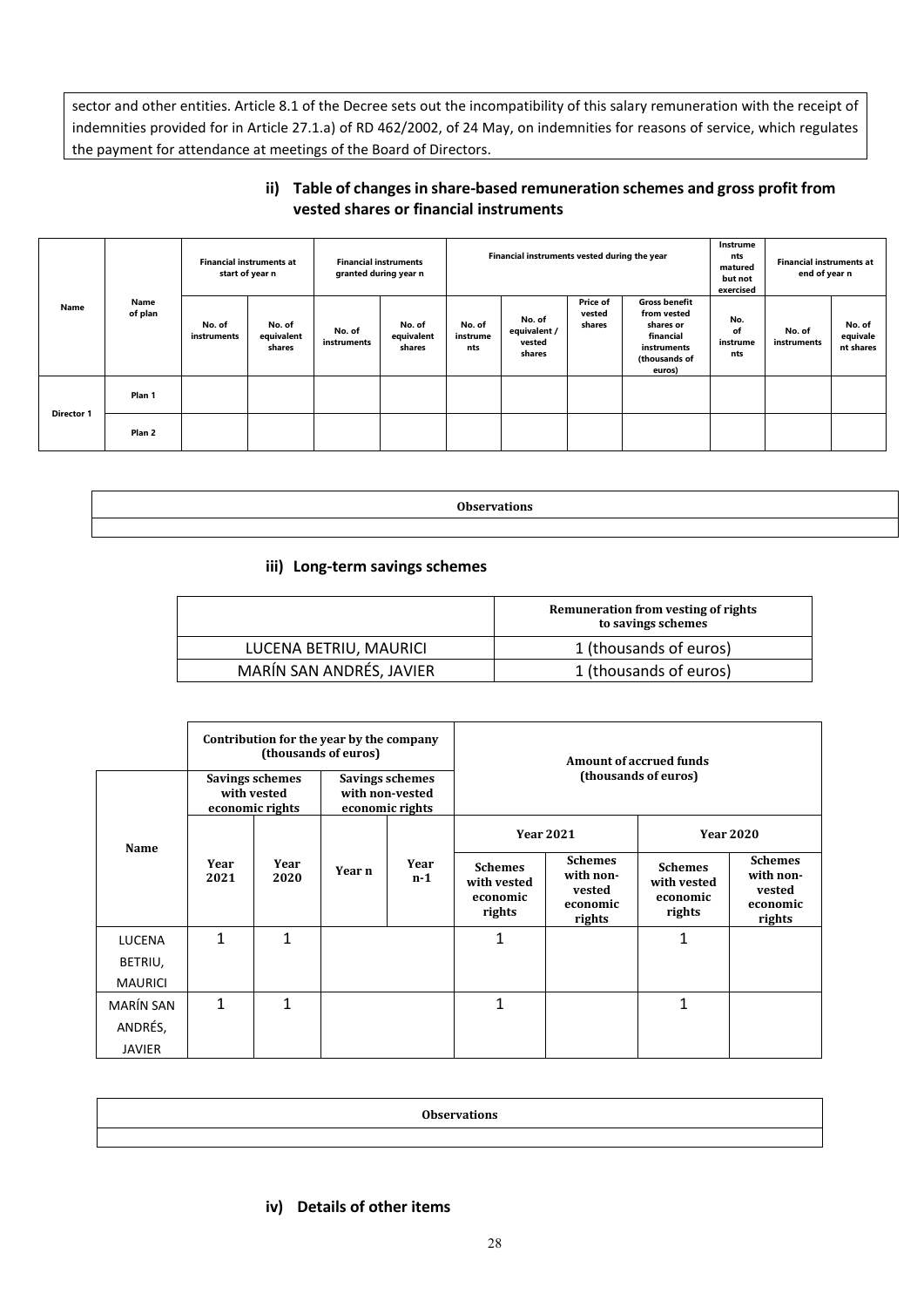| Name                        | Concept                                                                     | Amount of remuneration |
|-----------------------------|-----------------------------------------------------------------------------|------------------------|
| <b>MARÍN SAN</b><br>ANDRÉS, | Remuneration in Kind (Life and Accident<br>Insurance plus vehicle and fuel) | 4 (thousands of euros) |
| <b>FRANCISCO</b>            |                                                                             |                        |
| <b>JAVIER</b>               |                                                                             |                        |

| <b>Observations</b> |  |
|---------------------|--|
|                     |  |

- **b) Remuneration of directors of the listed company for seats on the boards of other subsidiary companies:**
	- **i) Remuneration accruing in cash (thousands of euros)**

| Name            | Fixed<br>remun<br>eratio<br>n | Attendance<br>fees | Remune<br>ration<br>for<br>membe<br>rship of<br>board<br>committ<br>ees | <b>Salary</b> | Short-term<br>variable<br>remunerati<br>on | Long-term<br>variable<br>remuneration | Indemnificati<br>on | <b>Other</b><br>items | <b>Total</b><br>year n | Total<br>year n-1 |
|-----------------|-------------------------------|--------------------|-------------------------------------------------------------------------|---------------|--------------------------------------------|---------------------------------------|---------------------|-----------------------|------------------------|-------------------|
| <b>Director</b> |                               |                    |                                                                         |               |                                            |                                       |                     |                       |                        |                   |
| <b>Director</b> |                               |                    |                                                                         |               |                                            |                                       |                     |                       |                        |                   |

**ii) Table of changes in share-based remuneration schemes and gross profit from vested shares or financial instruments**

|                   |                   | <b>Financial instruments</b><br>at start of year n |                                 | <b>Financial instruments</b><br>granted during year n |                                 | Financial instruments vested during the year |                                            |                              |                                                                                                     | Instrume<br>nts<br><b>Financial instruments at end</b><br>matured<br>of year n<br>but not<br>exercised |                       |                                |
|-------------------|-------------------|----------------------------------------------------|---------------------------------|-------------------------------------------------------|---------------------------------|----------------------------------------------|--------------------------------------------|------------------------------|-----------------------------------------------------------------------------------------------------|--------------------------------------------------------------------------------------------------------|-----------------------|--------------------------------|
| Name              | Name<br>of plan   | No. of<br>instrume<br>nts                          | No. of<br>equivale<br>nt shares | No. of<br>instrume<br>nts                             | No. of<br>equivale<br>nt shares | No. of<br>instrume<br>nts                    | No. of<br>equivale<br>nt/veste<br>d shares | Price of<br>vested<br>shares | Gross<br>benefit<br>from vested<br>shares or<br>financial<br>instruments<br>(thousands<br>of euros) | No.<br>of<br>instrume<br>nts                                                                           | No. of<br>instruments | No. of<br>equivalent<br>shares |
|                   | Plan 1            |                                                    |                                 |                                                       |                                 |                                              |                                            |                              |                                                                                                     |                                                                                                        |                       |                                |
| <b>Director 1</b> | Plan <sub>2</sub> |                                                    |                                 |                                                       |                                 |                                              |                                            |                              |                                                                                                     |                                                                                                        |                       |                                |

| ∩⊾ |  |
|----|--|
|    |  |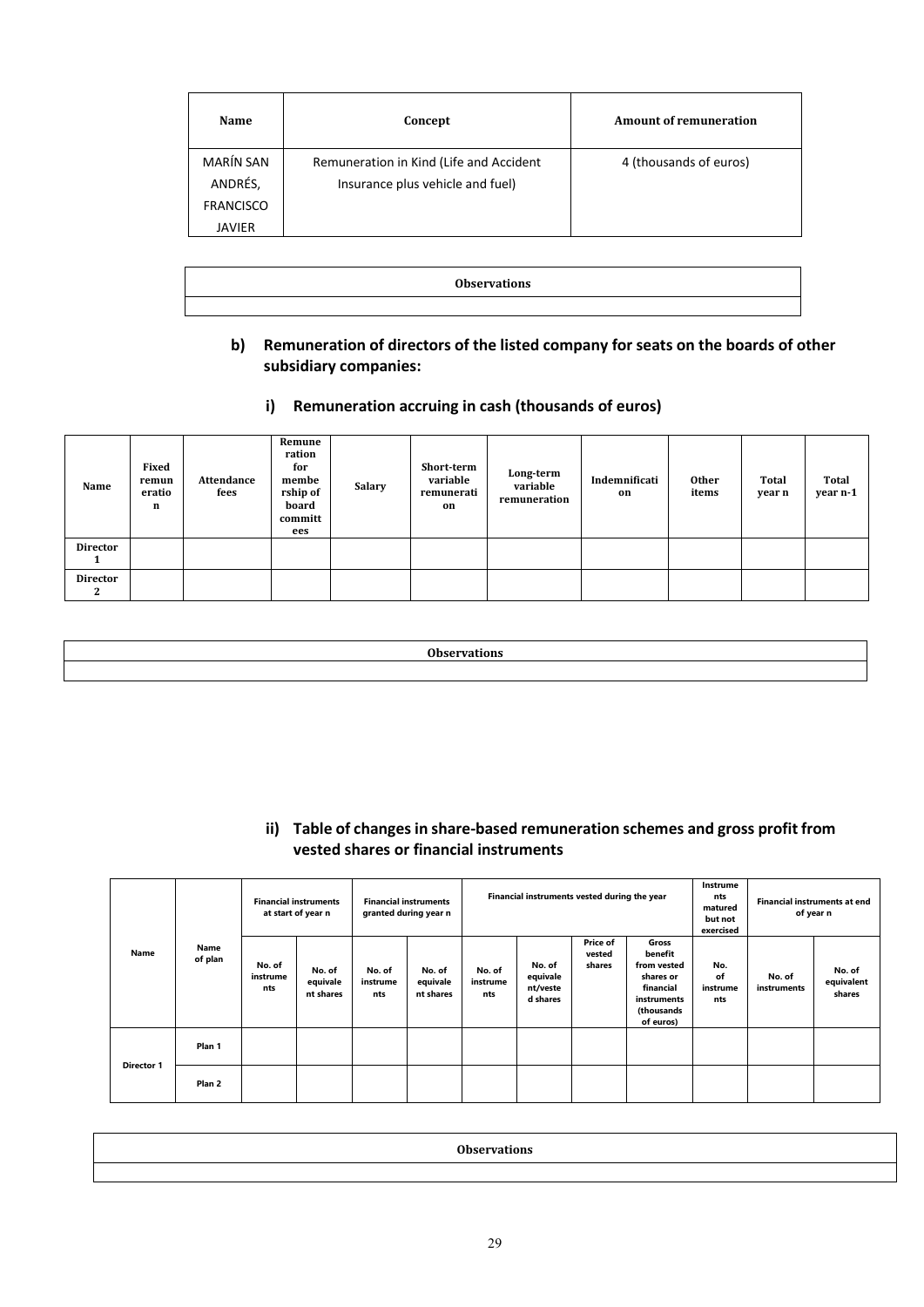### **iii) Long-term savings schemes**

|            | Remuneration from vesting of rights to savings schemes |
|------------|--------------------------------------------------------|
| Director 1 |                                                        |

|            | Contribution for the year by the company<br>(thousands of euros) |                                                   |                                                       |             | <b>Amount of accrued funds</b>                      |                                                             |                                                     |                                                             |  |
|------------|------------------------------------------------------------------|---------------------------------------------------|-------------------------------------------------------|-------------|-----------------------------------------------------|-------------------------------------------------------------|-----------------------------------------------------|-------------------------------------------------------------|--|
| Name       |                                                                  | Savings schemes<br>with vested<br>economic rights | Savings schemes<br>with non-vested<br>economic rights |             | (thousands of euros)                                |                                                             |                                                     |                                                             |  |
|            | Year n                                                           |                                                   | Year n                                                | Year<br>n-1 | Year n                                              |                                                             | Year n-1                                            |                                                             |  |
|            |                                                                  | Year n-<br>1                                      |                                                       |             | <b>Schemes</b><br>with vested<br>economic<br>rights | <b>Schemes</b><br>with non-<br>vested<br>economic<br>rights | <b>Schemes</b><br>with vested<br>economic<br>rights | <b>Schemes</b><br>with non-<br>vested<br>economic<br>rights |  |
| Director 1 |                                                                  |                                                   |                                                       |             |                                                     |                                                             |                                                     |                                                             |  |

| 0 <sub>h</sub><br>vns<br>. |
|----------------------------|
|                            |

### **iv) Details of other items**

| Name       | Concept | <b>Amount of remuneration</b> |
|------------|---------|-------------------------------|
| Director 1 |         |                               |

| <b>Observations</b> |
|---------------------|
|                     |

# **c) Summary of remuneration (thousands of euros):**

This summary must include the amounts corresponding to all the remuneration items included in this report that have accrued to each director, in thousands of euros.

|                                            |                                       |                                                                                 | Remuneration accruing in the Company            | Remuneration accruing in group companies |                                             |                                |                                                                        |                                                     |                                       |                                        |                                        |
|--------------------------------------------|---------------------------------------|---------------------------------------------------------------------------------|-------------------------------------------------|------------------------------------------|---------------------------------------------|--------------------------------|------------------------------------------------------------------------|-----------------------------------------------------|---------------------------------------|----------------------------------------|----------------------------------------|
| Name                                       | <b>Total cash</b><br>remuneratio<br>n | Gross<br>benefit<br>from<br>vested<br>shares or<br>financial<br>instrument<br>s | Remuneration<br>by way of<br>savings<br>systems | Remuneration<br>from other<br>items      | <b>Total in</b><br>year<br>2021,<br>company | Total cash<br>remuneratio<br>n | Gross<br>benefit of<br>vested<br>shares or<br>financial<br>instruments | Remunera<br>tion by<br>way of<br>savings<br>systems | Other<br>items of<br>remunera<br>tion | Total<br>in<br>year<br>n,<br>grou<br>р | Total in year<br>n, company<br>+ group |
| <b>LUCENA</b><br>BETRIU,<br><b>MAURICI</b> | 177                                   |                                                                                 |                                                 |                                          | 178                                         |                                |                                                                        |                                                     |                                       |                                        | 178                                    |
| ARIAS<br>SERRANO,                          | 0                                     |                                                                                 |                                                 |                                          | 0                                           |                                |                                                                        |                                                     |                                       |                                        |                                        |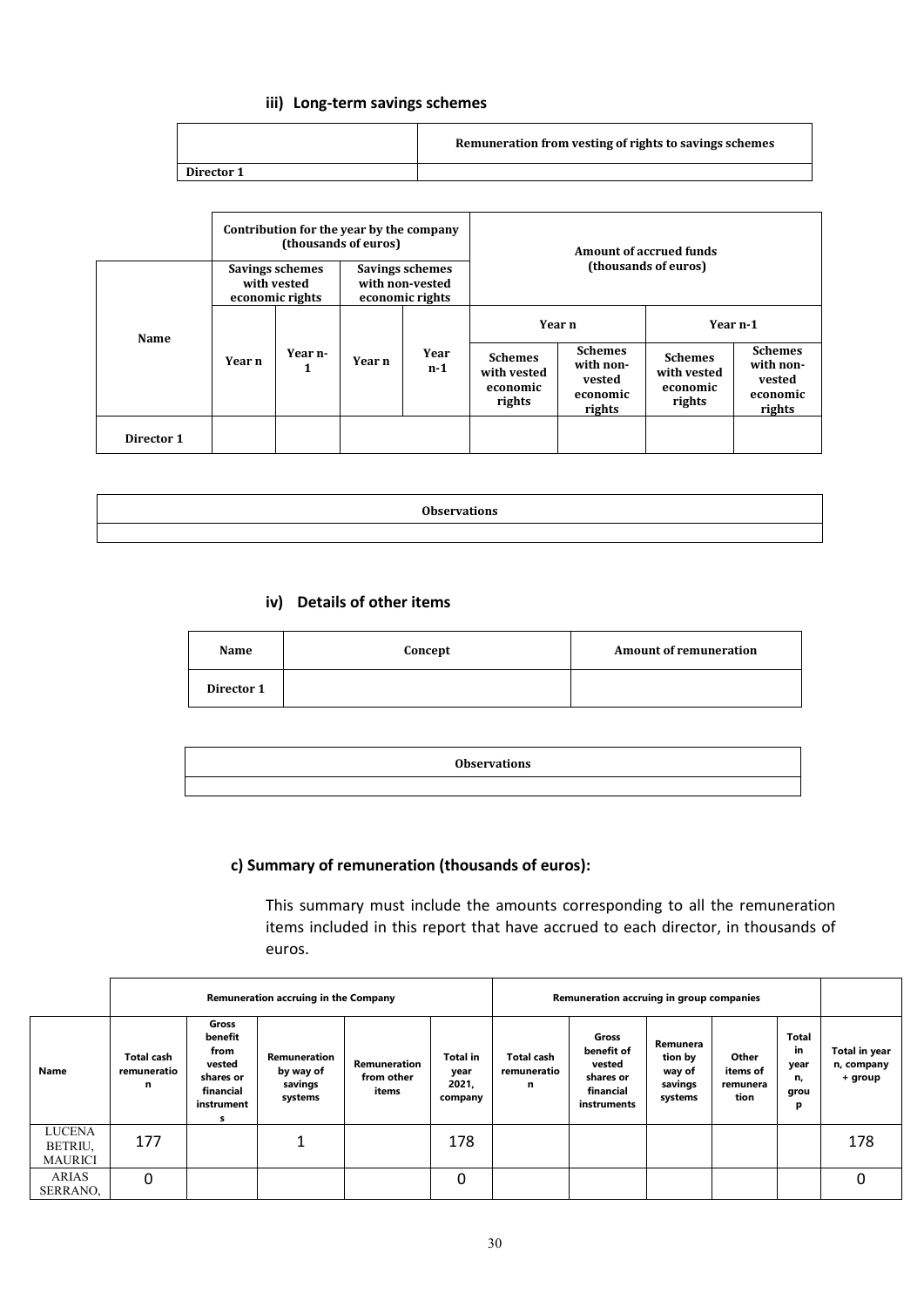| $\operatorname{ANGEL}$<br>${\rm LUIS}$                                                                 |                |                |                         |                |  |  |                |
|--------------------------------------------------------------------------------------------------------|----------------|----------------|-------------------------|----------------|--|--|----------------|
| <b>MS. PILAR</b><br>ARRANZ<br><b>NOTARIO</b>                                                           | 12             |                |                         | 12             |  |  | 12             |
| <b>BARDÓN</b><br><b>FERNÁND</b><br>$\mathbf{EZ}\text{-}$<br>PACHECO,<br><b>MARTA</b>                   | 10             |                |                         | 10             |  |  | 10             |
| CANO<br>PIQUERO,<br><b>IRENE</b>                                                                       | 12             |                |                         | 12             |  |  | 12             |
| <b>DELACAM</b><br>$\mathop{\mathrm{PAGNE}}$<br>CRESPO,<br><b>MANUEL</b>                                | $\overline{2}$ |                |                         | $\overline{2}$ |  |  | $\overline{2}$ |
| DÍAZ<br>BIDART,<br>$\rm JUAN$<br><b>IGNACIO</b>                                                        | 0              |                |                         | $\pmb{0}$      |  |  | $\pmb{0}$      |
| <b>DURÁN I</b><br>LLEIDA,<br>$\ensuremath{\text{JOSEP}}$<br><b>ANTONI</b>                              | 12             |                |                         | 12             |  |  | 12             |
| <b>FERRER</b><br>MORENO,<br>FRANCISC<br>${\rm O}$                                                      | 10             |                |                         | 10             |  |  | $10\,$         |
| <b>IGLESIAS</b><br>HERRAIZ,<br>LETICIA                                                                 | 12             |                |                         | 12             |  |  | 12             |
| <b>LÓPEZ</b><br>SEIJAS,<br>AMANCIO                                                                     | 12             |                |                         | 12             |  |  | 12             |
| <b>MARÍN</b><br>SAN<br>ANDRÉS,<br><b>FRANCISC</b><br>$\hbox{O JAVIER}$                                 | 144            | $\mathbf{1}$   | 4                       | 149            |  |  | 149            |
| <b>MARTÍNE</b><br>$\ensuremath{\mathbf{Z}}$<br>ORTEGA,<br>ANGÉLIC<br>$\mathbf A$                       | 0              |                |                         | $\pmb{0}$      |  |  | $\pmb{0}$      |
| MÍGUEZ<br>BAILO,<br>RAÚL                                                                               | $\overline{2}$ |                |                         | $\overline{2}$ |  |  | $\overline{2}$ |
| RÍO<br>CORTÉS,<br>$\rm JUAN$                                                                           | 12             |                |                         | 12             |  |  | 12             |
| <b>TCI</b><br>ADVISOR<br>$\mathbf Y$<br><b>SERVICES</b><br>${\rm LLP}$                                 | 12             |                |                         | 12             |  |  | 12             |
| <b>TERCEIRO</b><br>LOMBA,<br>$\ensuremath{\mathsf{J}}\ensuremath{\mathsf{A}}\ensuremath{\mathsf{IME}}$ | 12             |                |                         | 12             |  |  | 12             |
| Total:                                                                                                 | 441            | $\overline{2}$ | $\overline{\mathbf{4}}$ | 447            |  |  | 447            |

|  | <b>Observations</b> |  |
|--|---------------------|--|
|  |                     |  |

C.2 Indicate the evolution in the last five years of the amount and percentage variation of the remuneration accrued by each of the directors of the listed company who have held this position during the year, the consolidated results of the company and the average remuneration on an equivalent basis with regard to full-time employees of the company and its subsidiaries that are not directors of the listed company.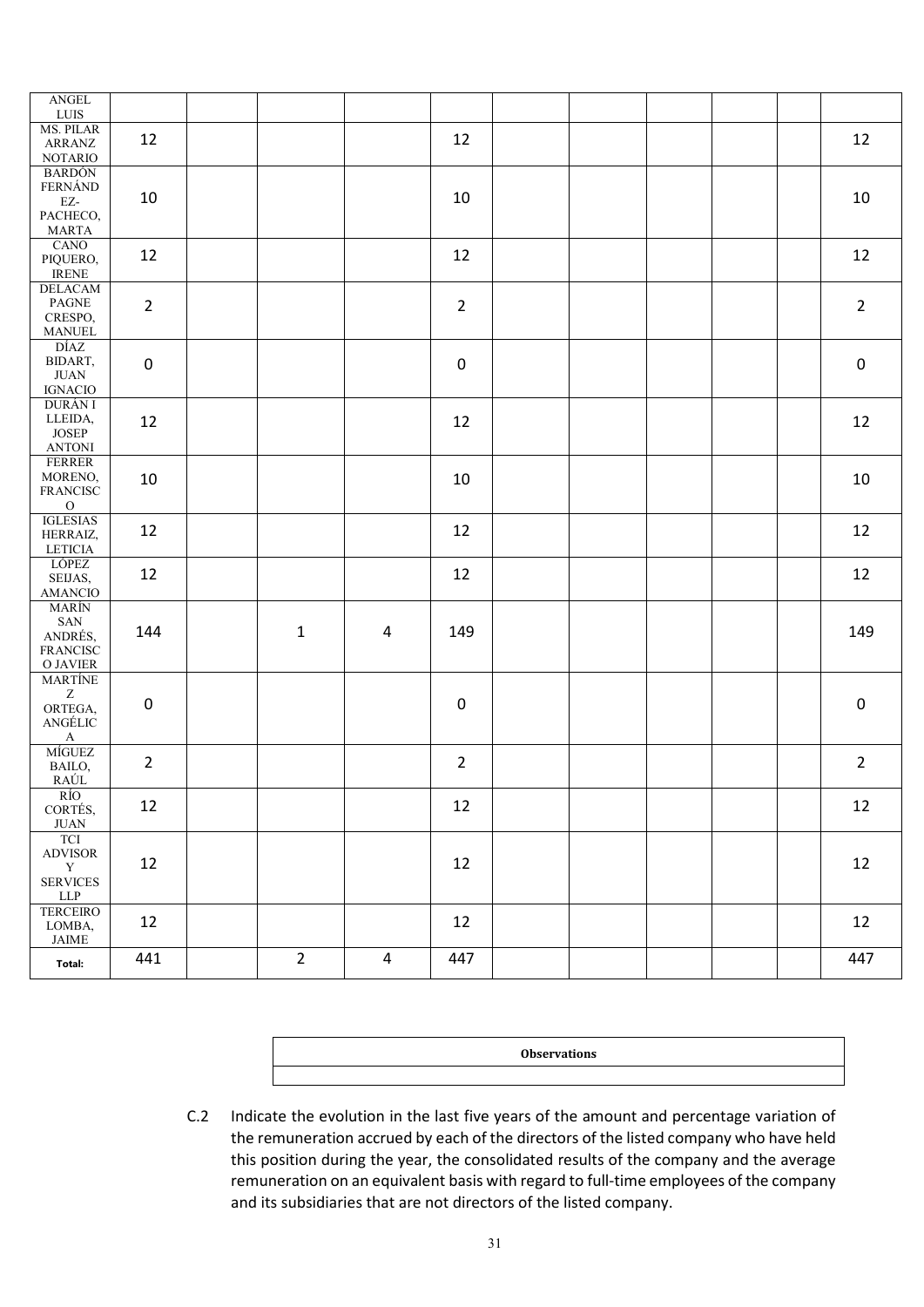|                                                       | Total amounts accrued and % annual variation |                                       |                    |                                         |                    |                                         |                      |                                                       |                    |
|-------------------------------------------------------|----------------------------------------------|---------------------------------------|--------------------|-----------------------------------------|--------------------|-----------------------------------------|----------------------|-------------------------------------------------------|--------------------|
|                                                       | Year n<br>(2021)                             | $\frac{0}{0}$<br>variation<br>$n/n-1$ | Year n-1<br>(2020) | $\frac{0}{0}$<br>variation<br>$n-1/n-2$ | Year n-2<br>(2019) | $\frac{0}{0}$<br>variation<br>$n-2/n-3$ | Year $n-3$<br>(2018) | $\frac{0}{0}$<br>variatio<br>$\mathbf n$<br>$n-3/n-4$ | Year n-4<br>(2017) |
| <b>Executive directors</b>                            |                                              |                                       |                    |                                         |                    |                                         |                      |                                                       |                    |
| <b>BETRIU,</b><br><b>LUCENA</b><br><b>MAURICI</b> (1) | 175                                          | 1.16                                  | 173                | 2.98%                                   | 168                | 127.03%<br>$(*)$                        | $74(*)$              | $\omega$                                              | ÷.                 |
| MARÍN SAN ANDRÉS,<br><b>FRANCISCO JAVIER (2)</b>      | 147                                          | 488.00%<br>$(*)$                      | $25(*)$            | $\omega$                                | $\Omega$           | ä,                                      | $\mathbf{0}$         | $\sim$                                                | $\Omega$           |
| <b>External directors</b>                             |                                              |                                       |                    |                                         |                    |                                         |                      |                                                       |                    |
| <b>ARIAS</b><br>SERRANO,<br><b>ANGEL LUIS</b>         | $\Omega$                                     | ÷.                                    | $\mathbf{0}$       | $\Box$                                  | $\Omega$           | $\omega$                                | $\Omega$             | $\omega$                                              | $\mathbf{0}$       |
| <b>ARRANZ</b><br>MS. PILAR<br><b>NOTARIO</b>          | 12                                           | 0.00                                  | 12                 | 0.00                                    | 12                 | 0.00                                    | 12                   | 0.00                                                  | 12                 |
| BARDÓN FERNÁNDEZ-<br>PACHECO, MARTA                   | 10                                           | 12                                    | 12                 | 0.00                                    | 12                 | 500.00                                  | $\overline{2}$       | $\omega$                                              | $\Omega$           |
| CANO PIQUERO, IRENE                                   | 12 <sup>2</sup>                              | n.s                                   | $\mathbf{1}$       | ä,                                      | $\overline{0}$     | ä,                                      | $\Omega$             | $\omega$                                              | $\mathbf{0}$       |
| <b>DELACAMPAGNE</b><br>CRESPO, MANUEL                 | $\overline{2}$                               | L,                                    | $\mathbf{0}$       | L,                                      | $\Omega$           | ä,                                      | $\Omega$             | ÷,                                                    | $\Omega$           |
| DÍAZ BIDART, JUAN<br><b>IGNACIO</b>                   | $\Omega$                                     | ÷.                                    | $\mathbf{0}$       | ä,                                      | $\Omega$           | ä,                                      | $\Omega$             | $\mathbb{Z}$                                          | $\mathbf{0}$       |
| DURÁN I LLEIDA, JOSEP<br><b>ANTONI</b>                | 12                                           | 0.00                                  | 12                 | 0.00                                    | 12                 | ÷.                                      | $\Omega$             | ÷.                                                    | $\Omega$           |
| MORENO,<br><b>FERRER</b><br><b>FRANCISCO</b>          | 10                                           | $-16.67$                              | 12                 | 0.00                                    | 12                 | 200.00                                  | $\overline{4}$       | ÷.                                                    | $\Omega$           |
| HERRAIZ,<br><b>IGLESIAS</b><br><b>LETICIA</b>         | 12                                           | 0.00                                  | 12                 | 50.00                                   | 8                  | ä,                                      | $\mathbf{0}$         | $\omega$                                              | $\mathbf{0}$       |
| <b>LÓPEZ</b><br>SEIJAS,<br>AMANCIO                    | 12                                           | 0.00                                  | 12                 | 0.00                                    | 12                 | 0.00                                    | $12 \overline{ }$    | 9.09                                                  | 11                 |
| <b>MARTÍNEZ</b><br>ORTEGA,<br>ANGÉLICA                | $\Omega$                                     | ä,                                    | $\Omega$           | ÷.                                      | $\Omega$           | $\omega$                                | $\Omega$             | ÷.                                                    | $\Omega$           |
| MÍGUEZ BAILO, RAÚL                                    | $\overline{2}$                               | ÷.                                    | $\mathbf{0}$       | ÷.                                      | $\Omega$           | ÷.                                      | $\Omega$             | $\omega$                                              | $\Omega$           |
| RÍO CORTÉS, JUAN                                      | 12 <sup>2</sup>                              | ÷.                                    | $\mathbf{0}$       | $\omega$                                | $\Omega$           | $\omega$                                | $\Omega$             | $\omega$                                              | $\overline{0}$     |
| <b>ADVISORY</b><br><b>TCI</b><br><b>SERVICES LLP</b>  | 12                                           | 0.00                                  | 12                 | 33.33                                   | 9                  | $-10.00$                                | 10                   | 0.00                                                  | 10                 |
| <b>TERCEIRO</b><br>LOMBA,<br><b>JAIME</b>             | 12                                           | 0.00                                  | $12 \overline{ }$  | 0.00                                    | 12                 | 0.00                                    | 12                   | 0.00                                                  | 12                 |
| Consolidated results of<br>the company                | $-168,465$                                   | 20.77                                 | $-212,633$         | ä,                                      | 1,882,849          | 8.37                                    | 1,737,353            | 8.81                                                  | 1,596,7<br>07      |
| Average<br>employee<br>remuneration (3)               | 40                                           | $-2.44%$                              | 41                 | 2.50%                                   | 40                 | 5.26%                                   | 38                   | 2.70%                                                 | 37                 |

**Observations** 

# $(1)(2)$

In the case of Executive Directors, and in order to make the information comparable between years, the amounts reflected in previous years' reports have been adapted, charging salary review arrears to the year in which they were actually accrued, regardless of the year in which they were paid.

The following are the adjustments of amounts with respect to the reports already published, as well as the explanations for the variations between years:

(1) Chairman-Chief Executive Officer Year 2021-2020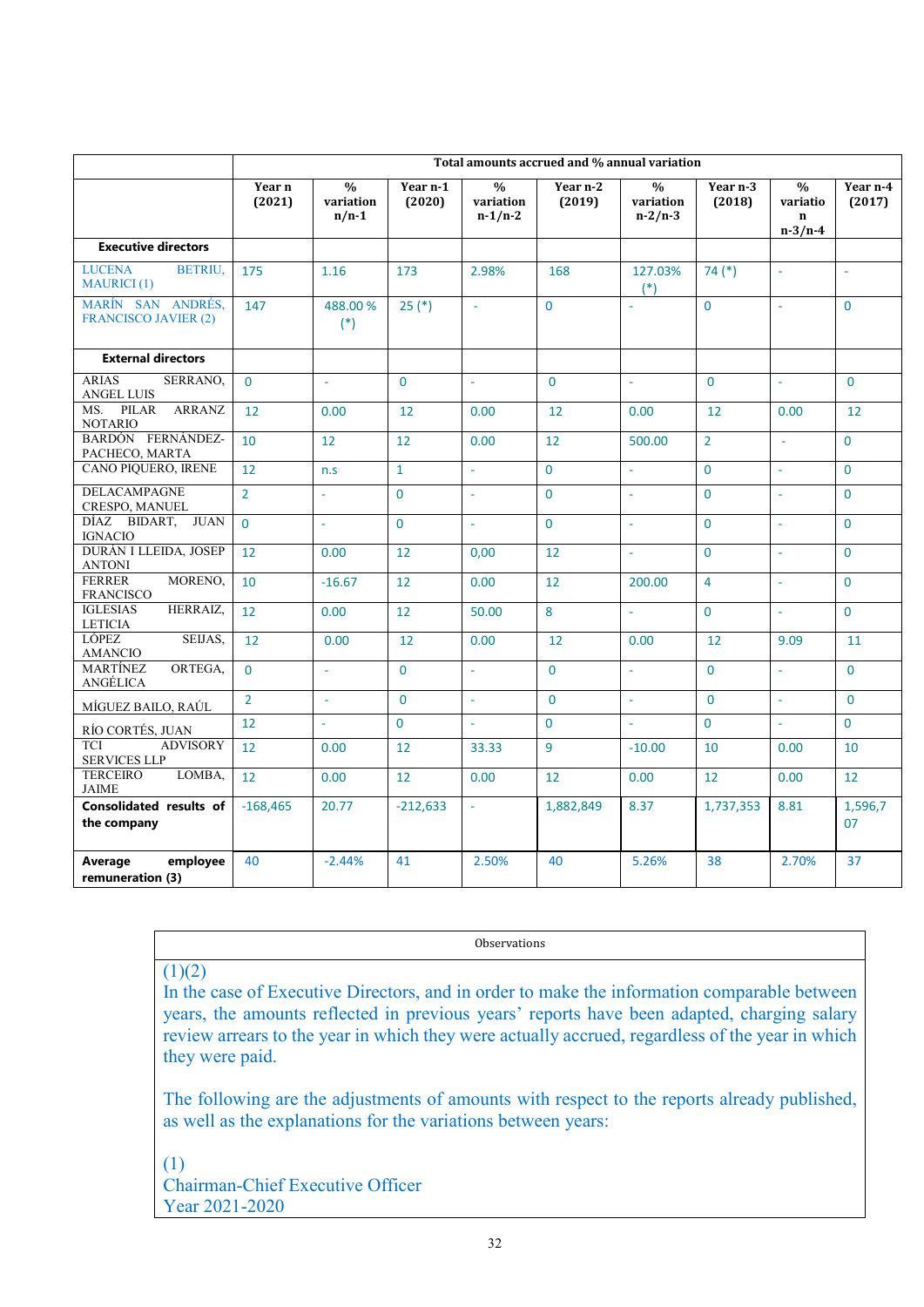- The arrears paid in 2021, corresponding to 2020, have been deducted from the figure for 2021, and these figures were added to the data for 2020, published in the report covering that year.

The variation between 2020 and 2021, after making this adjustment, is due to the salary review for 2021, provided for in Law 11/2020 of 30 December on the General State Budget for 2021, consisting of an increase of 0.9% with respect to the salaries in force at 31 December 2020.

Year 2020-2019

The variation between 2020 and 2019, after making the above adjustment, is due to the salary increase corresponding to 2020 which, according to Royal Decree-Law 2/2020 of 21 January 2020, is 2% with respect to the remuneration in force at 31 December 2019, which totalled 2.50% at that date, when the average 2019 increase was 2.375% (2.25% provided for in Royal Decree-Law 24/2018 of 21 December and, additionally, the 0.25% increase effective from 1 July 2019, derived from GDP growth and approved by Agreement of the Council of Ministers of 21 June 2019). Finally, the variation is also due to the contributions to the Pension Plan paid in 2020, corresponding to the years 2018 and 2019.

Year 2019-2018

- The difference between these years is due to the fact that in 2018 there was a change of incumbent and only the remuneration of the current incumbent, who took up the post on 16 July 2018, is reflected.

# (2)

Managing Director of Airports (Executive Director since 29/10/2020). Year 2021-2020

- The arrears paid in 2021, corresponding to the year 2020, were deducted from the figure for 2021.

- The arrears for the period in 2020 when he was a Director have been deducted from the 2020 figure, published in the report for that year.

- The difference between these years is mainly due to the fact that the 2020 figure reflects the incumbent's compensation only since his appointment as Executive Director on 29 October 2020.

# (3)

Year 2021-2020

The variation in the average remuneration of employees is mainly due to the non-payment of the productivity bonus (non-consolidable) in 2021. In addition, the salary review for 2021, provided for in Law 11/2020 of 30 December on the General State Budget for 2021, consisting of an increase of 0.9% with respect to the salaries in force at 31 December 2020, has not yet been applied.

Year 2020-2019

The variation in the average remuneration of employees in 2020 is mainly due to the updating of the figure with the 2% increase, not applied during the year, and provided for in Royal Decree-Law 2/2020 of 21 January 2020, approving urgent measures regarding remuneration in the public sector.

Year 2019-2018